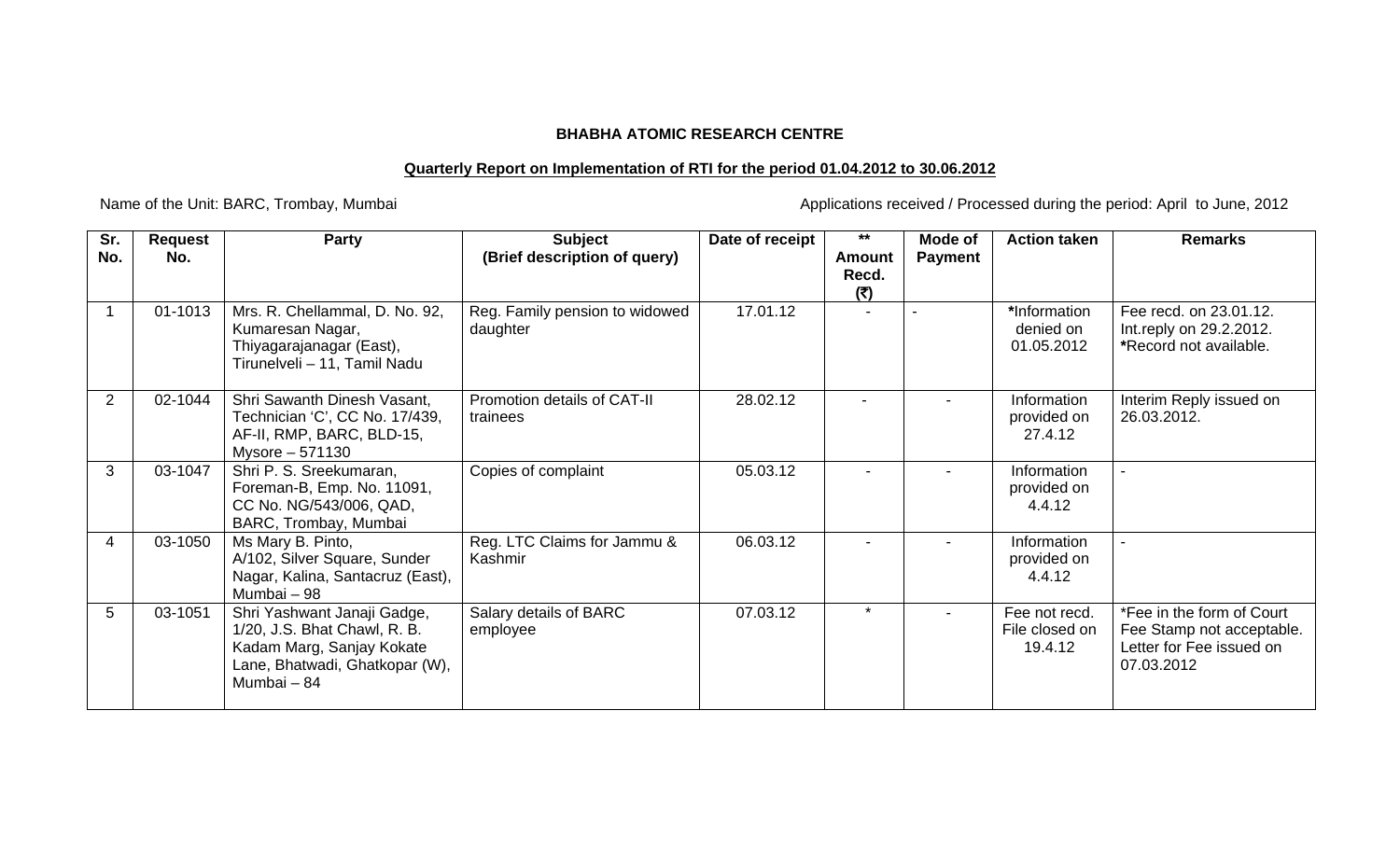| Sr.<br>No. | <b>Request</b><br>No. | <b>Party</b>                                                                                                                                       | <b>Subject</b><br>(Brief description of query)                               | Date of receipt | $***$<br><b>Amount</b> | Mode of<br><b>Payment</b> | <b>Action taken</b>                        | <b>Remarks</b>                                                                                   |
|------------|-----------------------|----------------------------------------------------------------------------------------------------------------------------------------------------|------------------------------------------------------------------------------|-----------------|------------------------|---------------------------|--------------------------------------------|--------------------------------------------------------------------------------------------------|
|            |                       |                                                                                                                                                    |                                                                              |                 | Recd.<br>(5)           |                           |                                            |                                                                                                  |
| 6          | 03-1053               | Shri Dinesh Bothara, 507,<br>Akshaydeep Complex, 5 <sup>th</sup> B<br>Road, Sardarpura, Jodhpur,<br>Rajasthan.                                     | Nuclear experimental explosion<br>at Pokharan (Rajasthan) in 1998            | 12.03.12        | $\blacksquare$         | $\overline{\phantom{a}}$  | Information<br>provided on<br>11.4.12      | Reply issued in Hindi                                                                            |
|            | 03-1054               | Dr. Deepak Sawant, MLA,<br>Pushpavatika, 103, Potdar<br>Saibaba Road Junction, Near<br>Gajanan Bagave Udyan,<br>Santacruz (W),<br>Mumbai - 400 054 | Details of death cases during<br>the year 2010 & 2011                        | 13.03.12        | $\star$                | $\blacksquare$            | Fee not recd.<br>File closed on<br>19.4.12 | *Fee in the form of Court<br>Fee Stamp not acceptable.<br>Letter for Fee issued on<br>13.03.2012 |
| 8          | 03-1056               | Dr. Sumanto Pal, Quarter No.<br>51031, Type-V, Ordnance<br>Factory Badmal Estate, Orissa -<br>767 070                                              | Recruitment of doctors in DAE                                                | 14.03.12        |                        |                           | Information<br>provided on<br>13.4.12      | Recd. u/s 6(3) from OSD<br>(R&D) & CPIO, DAE.                                                    |
| 9          | 03-1057               | Shri Ashok Ishwar Patil,<br>Shrirang Society, Building No. F<br>70/ Room No. 15, Thane (W)                                                         | Details of BARC employee                                                     | 14.03.12        |                        |                           | Information<br>provided on<br>16.4.12      | Reply in Hindi.                                                                                  |
| 10         | 03-1058               | Shri Shobhit Singh, C/o<br>Rameshchand Sejwal, F-8,<br>Lado Sarai, New Delhi 110030                                                                | Marks secured in OCES / DGFS<br>2011                                         | 15.03.12        |                        |                           | Information<br>provided on<br>3.4.12       |                                                                                                  |
| 11         | 03-1059               | Shri Sudhir Shringarpure, A/7,<br>Karnatak Society, Mogul Lane,<br>Mahim, Mumbai- 400 016                                                          | Reg. practice followed in the<br>procurement of Gear Cutting<br><b>Tools</b> | 15.03.12        |                        |                           | Information<br>provided on<br>16.4.12      |                                                                                                  |
| 12         | 03-1062               | Shri P.R. Venkatesan, T/F, IC                                                                                                                      | Copy of answer papers with                                                   | 16.03.12        | **100                  | <b>IPO</b>                | Information                                | *Recd. U/s. 6(3) from CAO                                                                        |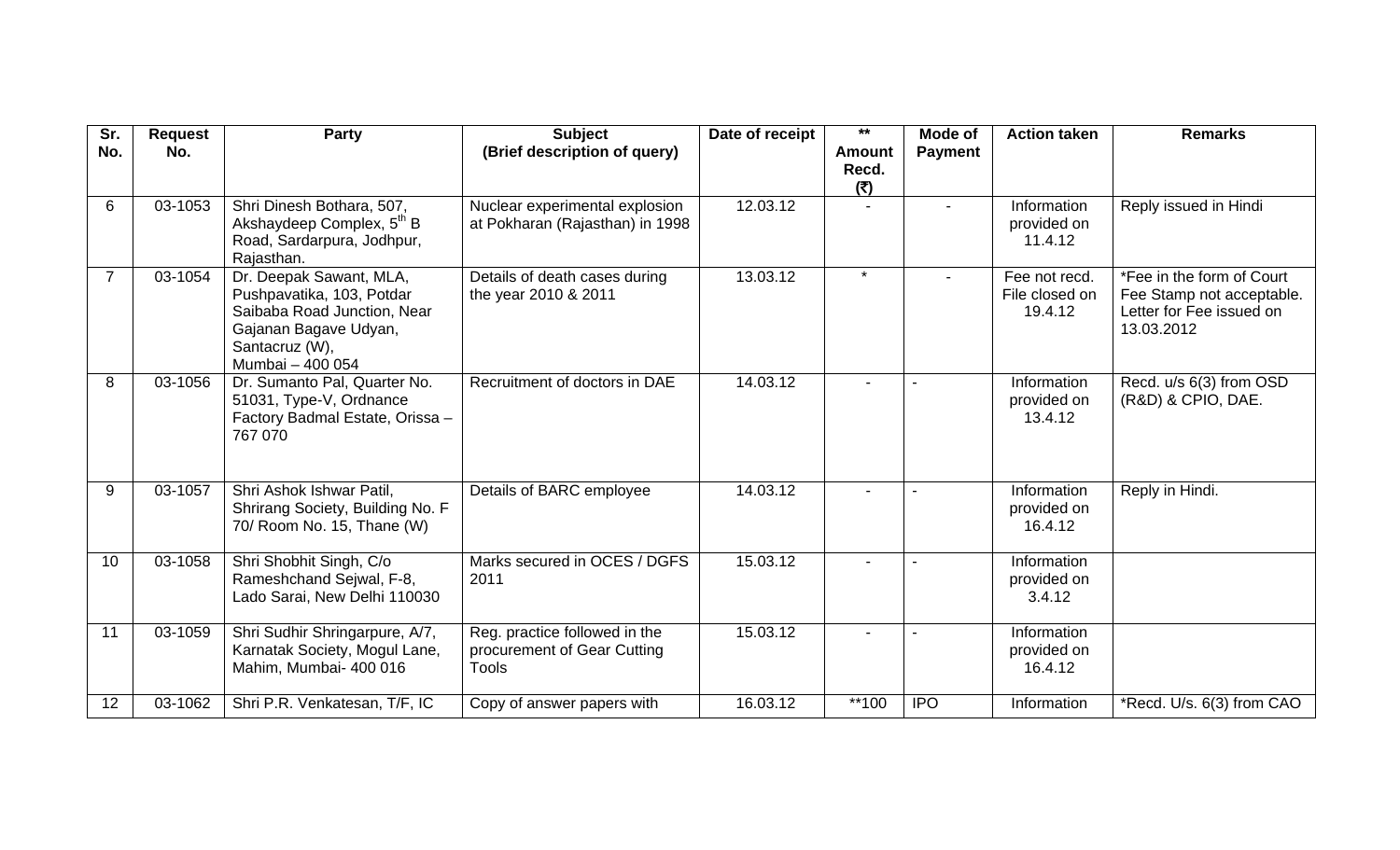| Sr.<br>No. | <b>Request</b><br>No. | <b>Party</b>                                                                                                                                 | <b>Subject</b><br>(Brief description of query)                                                   | Date of receipt | $\star\star$<br><b>Amount</b> | Mode of<br><b>Payment</b> | <b>Action taken</b>                      | <b>Remarks</b>                                                               |
|------------|-----------------------|----------------------------------------------------------------------------------------------------------------------------------------------|--------------------------------------------------------------------------------------------------|-----------------|-------------------------------|---------------------------|------------------------------------------|------------------------------------------------------------------------------|
|            |                       |                                                                                                                                              |                                                                                                  |                 | Recd.<br>(₹)                  |                           |                                          |                                                                              |
|            |                       | No. 5729, EDSS, PIED, IGCAR,<br>Kalpakkam, Kancheepuram<br>Dist., Tamil Nadu - 603102                                                        | question papers of DQE held on<br>21/11/09 and 31/07/11                                          |                 |                               |                           | provided on<br>11.4.12                   | & PIO, IGCAR<br>** DC recd. on 24.4.12 &<br>doc. issued.                     |
| 13         | 03-1063               | Shri M. S. Gandle, CAO,<br>BRIT/BARC, Vashi Complex,<br>Sector-20, Vashi,<br>Navi Mumbai - 400 705                                           | Alleged interference of CAO,<br>BRIT in the matter of Charge<br>Sheet issued to BARC<br>employee | 19.03.12        | $*12(DC)$                     | Cash                      | Information<br>provided on<br>18.4.12    | DC recd. on 04.05.2012<br>and documents provided.                            |
| 14         | 03-1064               | Shri Rajendra Kumar Reddiwal,<br>T-3/38C, Anupratap Colony,<br>Rawat Bhata, Via-Kota,<br>Rajasthan - 323307                                  | Promotion on acquiring higher<br>qualificaiton                                                   | 21.03.12        |                               |                           | Information<br>provided on<br>16.4.12    | Reply in Hindi.                                                              |
| 15         | 03-1066               | Shri Ramesh Ramher,<br>Attendant/B, NG/204/1803,<br><b>Medical Division, BARC</b>                                                            | Reg. timings of duties                                                                           | 21.03.12        | $\overline{a}$                |                           | Information<br>provided on<br>16.4.12    |                                                                              |
| 16         | 03-1067               | Shri Annamalai A., Tech/D, CC<br>No. 25/235, EPSS, RMP/BARC,<br>Mysore - 571130                                                              | Promotion details of Technician<br>A & Work Assistant/A                                          | 22.03.12        | 10<br>40<br>(DC)              | <b>IPO</b>                | Information<br>provided on<br>09.05.2012 | *Fee received on 10.4.12.<br>DC recd. on 22.05.2012 &<br>documents provided. |
| 17         | 03-1068               | Shri Harshwardhan Kumar, C/o<br>Hemant Kumar, At Bhagalpur<br>Collectorate, District General<br>Section Bhagalpur,<br>$Pin - 812001$ (Bihar) | Marks secured in OCES / DGFS<br>2010 (Electrical)                                                | 26.03.12        |                               |                           | Information<br>provided on<br>19.4.12    |                                                                              |
| 18         | 03-1069               | Shri Santosh Kumar Mishra, 10,<br>Deepak-A, Anushaktinagar,<br>Mumbai - 400094                                                               | Certified copies of some<br>documents, reports                                                   | 27.03.12        | $*144(DC)$                    | Cash                      | Information<br>provided on<br>26.4.12    | DC recd. on 08.05.2012 &<br>documents provided.                              |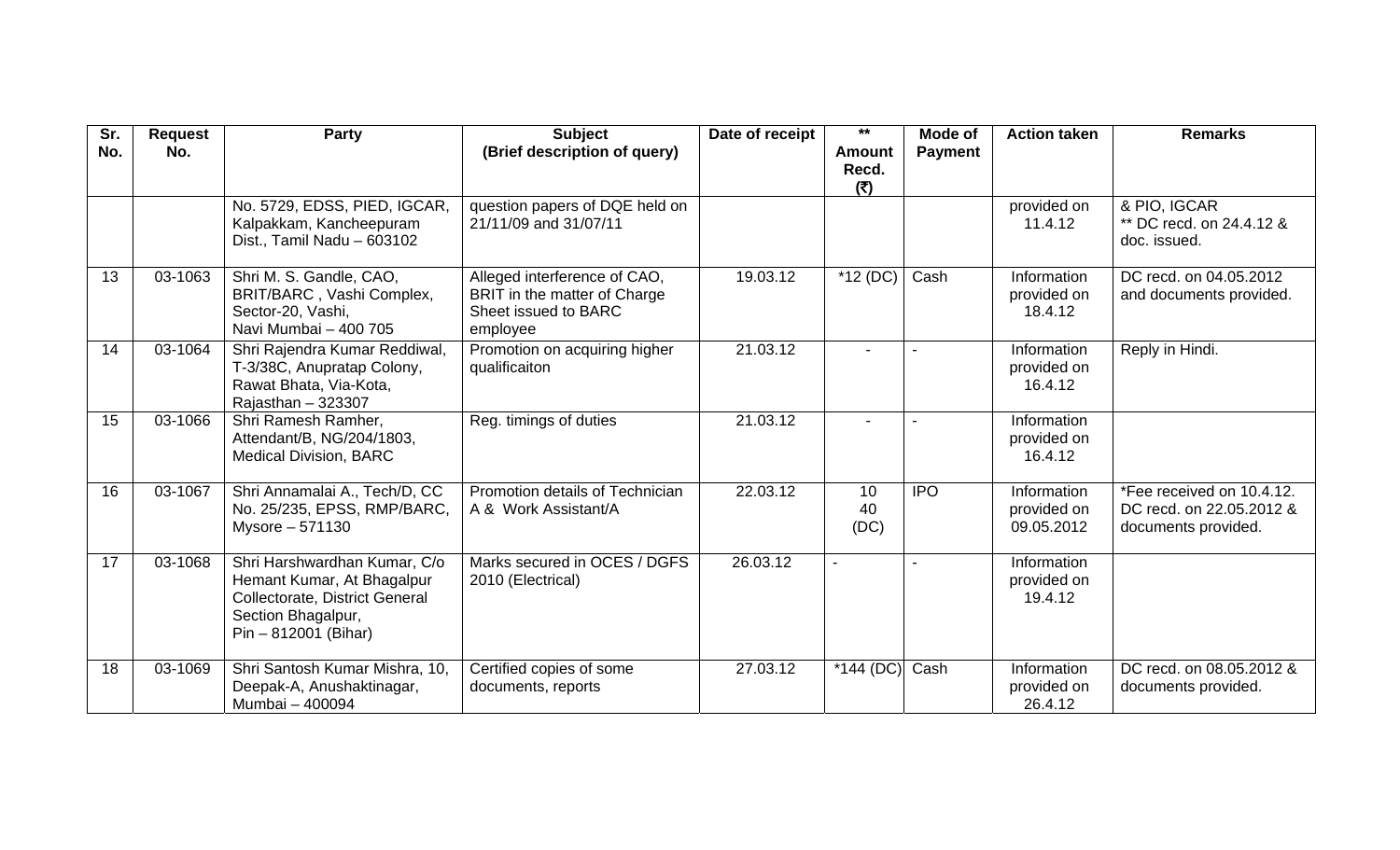| Sr.<br>No. | <b>Request</b><br>No. | <b>Party</b>                                                                                                                 | <b>Subject</b><br>(Brief description of query)                                                          | Date of receipt | $***$<br><b>Amount</b><br>Recd. | Mode of<br><b>Payment</b> | <b>Action taken</b>                      | <b>Remarks</b>                                 |
|------------|-----------------------|------------------------------------------------------------------------------------------------------------------------------|---------------------------------------------------------------------------------------------------------|-----------------|---------------------------------|---------------------------|------------------------------------------|------------------------------------------------|
|            |                       |                                                                                                                              |                                                                                                         |                 | (₹)                             |                           |                                          |                                                |
|            |                       |                                                                                                                              |                                                                                                         |                 |                                 |                           |                                          |                                                |
| 19         | 03-1070               | Shri Ashok Kumar P.,<br>Technician 'G', CC No. 18/402,<br>USF/Bld 12, RMP/BARC,<br>Mysore - 571130                           | Promotion details and pay<br>fixation details of Technician A<br>promoted from Helper/Work<br>Assistant | 27.03.12        |                                 |                           | Information<br>provided on<br>11.05.2012 | Interim reply issued on<br>27.4.2012.          |
| 20         | 03-1071               | Dr Sreeramappa, Qt No. Type-<br>IV, G-II, TAPS Colony, PO:<br>TAPP, Via-Boisar, Dist-Thane,<br>Taluka- Palghar, Pin - 401504 | Inf. & records of patients<br>suffering from anxiety<br>depression                                      | 30.03.12        |                                 |                           | Information<br>provided on<br>16.4.12    |                                                |
| 21         | 03-1072               | Shri Sunil Kumar Niraj, T/C,<br>(NG/509/1425, Emp. No.<br>24226), ROD, DHRUVA,,<br><b>BARC</b>                               | Details of employees working in<br><b>ROD, CIRUS</b>                                                    | 30.03.12        |                                 |                           | Information<br>provided on<br>13.4.12    |                                                |
| 22         | 04-1073               | Shri Mujjaffar Patel, 28, Raja<br>Bahadur Mansion, 8, Ambalal<br>Doshi Marg, Fort,<br>Mumbai - 400 023                       | Details of appointment and job<br>subscription of the BARC<br>employee.                                 | 04.04.12        | 10<br>$*$ 16 (DC)               | <b>IPO</b>                | Information<br>provided on<br>26.4.12    | DC recd. on 16.05.2012.                        |
| 23         | 04-1074               | Shri Rathod Premlal, #274,<br>Type 'C', RMP Colony, Yelwal,<br>Mysore - 571130                                               | Implementation of promotion<br>norms of Work assistant in DAE<br>units                                  | 04.04.12        | Paid at<br><b>DAE</b>           |                           | Information<br>provided on<br>02.05.2012 | Recd. $u/s. 6(3)$ from<br>OSD(R&D) & CPIO, DAE |
| 24         | 04-1075               | Smt. M. Yashoda, W/o M. V. P.<br>Rao, D. N. 2-13-9, Fish Market<br>Street, A/C Gardens,<br>Rajahmundry-<br>533 101           | Salary details of BARC<br>employee                                                                      | 09.04.12        | 10                              | <b>IPO</b>                | Information<br>provided on<br>04.05.2012 |                                                |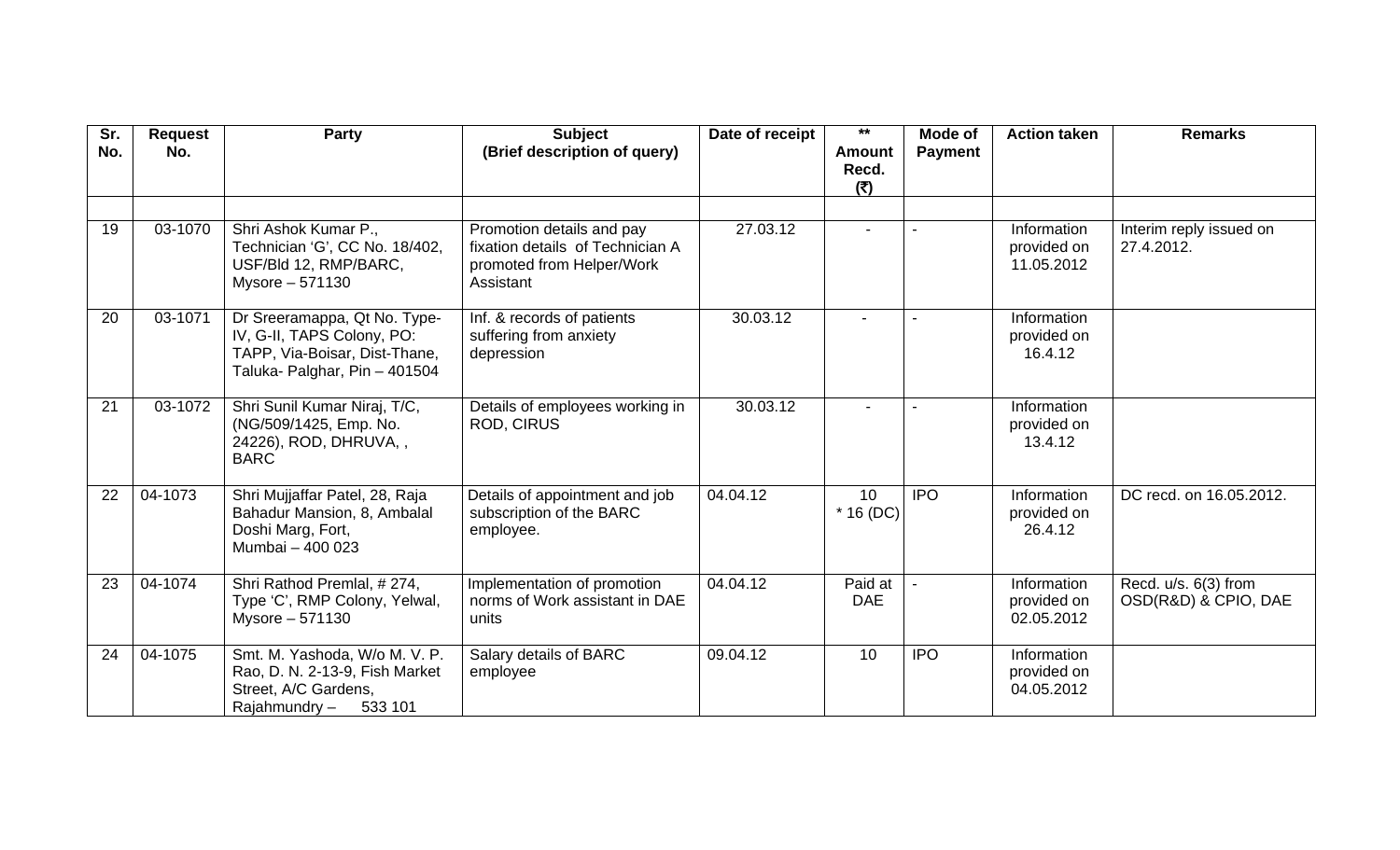| Sr.<br>No. | <b>Request</b><br>No. | <b>Party</b>                                                                                                                    | <b>Subject</b><br>(Brief description of query)                                                    | Date of receipt | $***$<br><b>Amount</b> | Mode of<br><b>Payment</b> | <b>Action taken</b>                      | <b>Remarks</b>                                                                             |
|------------|-----------------------|---------------------------------------------------------------------------------------------------------------------------------|---------------------------------------------------------------------------------------------------|-----------------|------------------------|---------------------------|------------------------------------------|--------------------------------------------------------------------------------------------|
|            |                       |                                                                                                                                 |                                                                                                   |                 | Recd.<br>(5)           |                           |                                          |                                                                                            |
|            |                       |                                                                                                                                 |                                                                                                   |                 |                        |                           |                                          |                                                                                            |
| 25         | 04-1076               | Shri Lalit Kumar Agarwal, House<br>No. 238, Radhey Shyam Vihar-<br>I, Near K.I.E.T, Murad Nagar -<br>201206 Dist. Gaziabad, U.P | General information regarding<br>Safety Measures/ precautions<br>while working in radiation zone. | 10.04.12        | 10                     | <b>IPO</b>                | Information<br>provided on<br>02.05.2012 |                                                                                            |
| 26         | 04-1077               | Shri D. G. Juwatkar,<br>CIRUS/RRMD, BARC,<br>Trombay, Mumbai - 400 085                                                          | Reg. appointment of Election<br>Officer of BARC Society.                                          | 10.04.12        | 10                     | Cash                      | Information<br>provided on<br>27.4.12    | Reply issued in Hindi                                                                      |
| 27         | $04 - 1078$           | Shri I. S. Prakash,<br>Technician/G, PD, TSH,<br>NG/102/3874                                                                    | Information reg. Medical records<br>of relative of BARC employee                                  | 11.04.12        | 10                     | Cash                      | Information<br>provided on<br>26.4.12    |                                                                                            |
| 28         | 04-1079               | Shri Premanand Vijay Tiwarkar,<br>BIT Chawl, No. 5/1/2 Dongri,<br>Dr. Maisheri Road, Chinch<br>Bundar, Mumbai 400 009.          | Inf.regarding Ex-Chairman DAE<br>and Nuclear Power Plant                                          | 12.04.12        | $\sim$                 | Paid at<br><b>NPCIL</b>   | Information<br>provided on<br>11.05.2012 | Recd. u/s 6(3) from CPIO,<br>NPCIL.                                                        |
| 29         | 04-1080               | Shri Arun Kumar, A-6,<br>Mateshwari, Ram Nagar Colony,<br>Bhudoli Road, Neem Ka Thana,<br>Distt- Sikar, Rajasthan 332713        | Inf. regarding TC and decisions<br>taken by TC                                                    | 12.04.12        | 14 (DC)                | Paid at<br><b>DAE</b>     | Information<br>provided on<br>09.05.2012 | Recd. u/s 6(3) from PIO,<br><b>DAE</b><br>* DC recd. on 29.05.2012<br>& documents proided. |
| 30         | 04-1081               | Shri H. L. Jadhav, Assitant, (CC<br>No. NG/102/3911),<br>Administration Section - I,                                            | Reg. the Cadre of Stenographer<br>Grade III                                                       | 13.04.12        | 10                     | Cash                      | Information<br>provided on<br>27.4.12    |                                                                                            |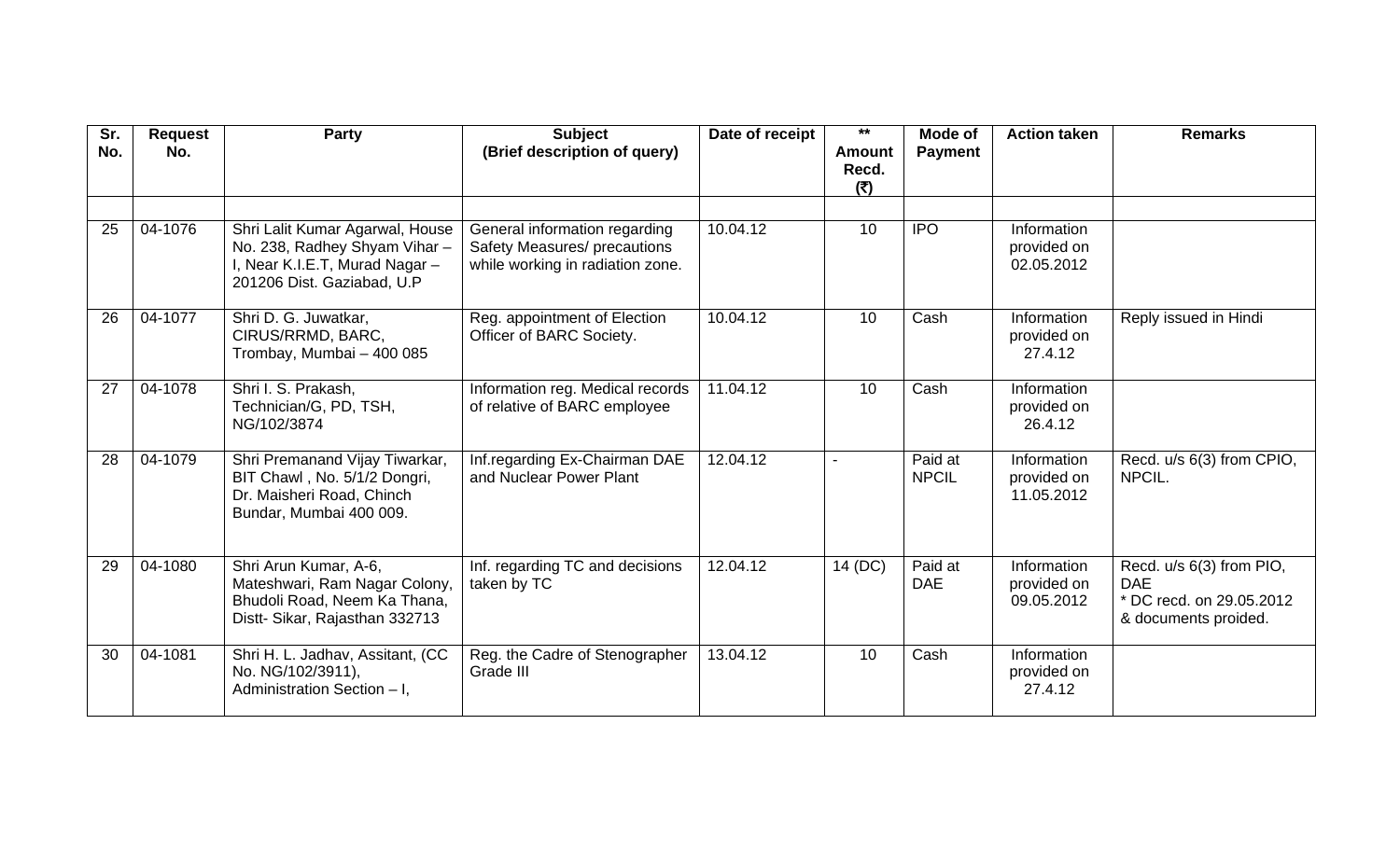| Sr.<br>No. | <b>Request</b><br>No. | <b>Party</b>                                                                                                                                                                                      | <b>Subject</b><br>(Brief description of query)                                           | Date of receipt | $***$<br><b>Amount</b><br>Recd.<br>(₹) | Mode of<br><b>Payment</b> | <b>Action taken</b>                      | <b>Remarks</b>                                                   |
|------------|-----------------------|---------------------------------------------------------------------------------------------------------------------------------------------------------------------------------------------------|------------------------------------------------------------------------------------------|-----------------|----------------------------------------|---------------------------|------------------------------------------|------------------------------------------------------------------|
|            |                       | <b>BARC</b>                                                                                                                                                                                       |                                                                                          |                 |                                        |                           |                                          |                                                                  |
| 31         | 04-1082               | Dr. Prasad Ramchandra Joshi,<br><b>Pharmatech Consultants</b><br>(Erstwhile Atreya<br>Pharamaceuticals), Shop No.1,<br>Sukhniwas, Ganpati Chowk,<br>Agra Road, Kalyan (w) 421 301,<br>Dist. Thane | Inf. reg. donation of Radiation<br>equipment to Bhartiya Sanskriti<br>Darshan Trust.     | 16.04.12        | 10                                     | <b>IPO</b>                | *27.04.2012                              | *Transferred u/s 6(3) to<br>PIO, AERB. & PIO, DAE<br>on 10.5.12. |
| 32         | 04-1083               | Shri Rajendra Kumar Reddiwal,<br>(Emp. No. 1202049, CC No.<br>227/120) HWM, RAPS-5&6,<br>Rajasthan $-323307$                                                                                      | Promotion policy for Promotion<br>on acquiring additional<br>qualification by Technician | 16.04.12        | 10                                     | <b>IPO</b>                | Information<br>provided on<br>11.05.2012 | Reply issued in Hindi.                                           |
| 33         | 04-1084               | Shri Rajendra Madgaonkar, T/F-<br>1, TMS, BARC (CC No.<br>NG/411/175, Emp. No. 10680)                                                                                                             | Attendance record of BARC<br>officials                                                   | 17.04.12        | 10                                     | Cash                      | Information<br>provided on<br>09.05.2012 |                                                                  |
| 34         | 04-1085               | Shri Tapan K.Mahapatra,<br>C/o.S.K.Bera, 11,<br>Panchanantala Byelane,<br>Po.Balgharia, Kolkata-700056.<br>West Bengal                                                                            | Question papers of DQE                                                                   | 17.04.12        | 10<br>100 (DC)                         | <b>IPO</b>                | Information<br>provided on<br>09.05.2012 | *DC recd. on 22.5.12 and<br>documents provided.                  |
| 35         | 04-1086               | Shri S. D. Phene, F-2. C-2,<br>Sector 9, Vashj,<br>Navi<br>Mumbai - 400 703                                                                                                                       | Reg. family pension to widow                                                             | 17.04.12        | 10                                     | <b>IPO</b>                | Information<br>provided on<br>14.05.2012 |                                                                  |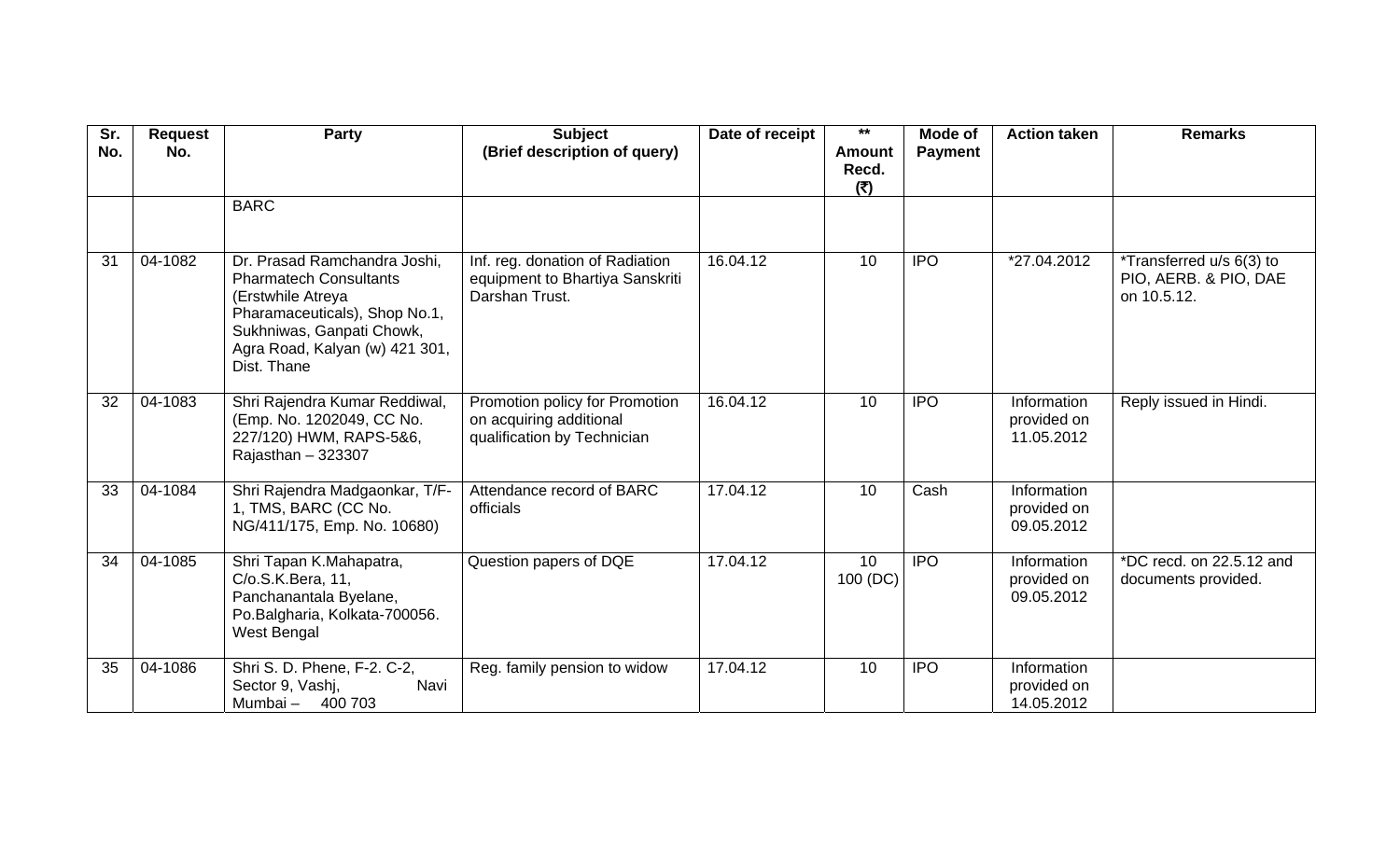| Sr.<br>No. | <b>Request</b><br>No. | <b>Party</b>                                                                                                                                    | <b>Subject</b><br>(Brief description of query)                                         | Date of receipt | $***$<br><b>Amount</b><br>Recd.<br>(₹) | Mode of<br><b>Payment</b> | <b>Action taken</b>                             | <b>Remarks</b>                                         |
|------------|-----------------------|-------------------------------------------------------------------------------------------------------------------------------------------------|----------------------------------------------------------------------------------------|-----------------|----------------------------------------|---------------------------|-------------------------------------------------|--------------------------------------------------------|
|            |                       |                                                                                                                                                 |                                                                                        |                 |                                        |                           |                                                 |                                                        |
| 36         | 04-1087               | Shri Debashish Dutta, SO/D,<br>Van de Graff Bldg. IADD,<br>Physics Group, BARC,<br>Trombay, Mumbai-400 085.                                     | ACR/OCRs/APARs of BARC<br>officials                                                    | 17.04.12        | 10                                     | Cash                      | Information<br>partly provided<br>on 16.05.2012 | *Trd. to PIO, DAE point no.<br>2. on 24.05.2012.       |
| 37         | 04-1088               | Shri Sandip Madhukar Patil,<br>Shop. No. 4, Rastrawadi<br>Karyalaya, Patel Chawl, Service<br>Road, Jayhind Nagar, Khar (E),<br>Mumbai - 400 051 | Reg. Purchase Order pertaining<br>to BRIT                                              | 18.04.12        | 10                                     | Cash                      | $\overline{2}3.4.12.$                           | *Transferred to PIO, BRIT<br>and PIO, DPS on 23.04.12. |
| 38         | 04-1089               | Shri Gaddam Ramesh, D-3-1/1,<br>HWP colony, Aswapuram -<br>507116, Khammam District,<br>Andhra Pradesh                                          | <b>Promotion Norms / Recruitment</b><br><b>Rules of Scientific, Technical</b><br>staff | 18.04.12        |                                        | Paid at<br><b>DAE</b>     | Information<br>provided on<br>11.05.2012        | Recd. u/s 6(3) from PIO,<br><b>DAE</b>                 |
| 39         | 04-1090               | Shri G. Rambabu, NG/401/931,<br>Emp. No. 22305, A&CED,<br><b>BARC</b>                                                                           | Regarding pay fixation.                                                                | 19.04.12        | 10                                     | Cash                      | Information<br>provided on<br>18.05.2012        |                                                        |
| 40         | 04-1091               | Shri Satyajeet Sangavkar, O-<br>104, G+3 Haware Vrudavan<br>CHS, Sector 9, Plot No. 52,<br>Khanda colony, New Panvel,<br>Raigad, Pin - 410 206  | List of retired employees from<br>Non-Gazetted category from<br>2010 to 2012.          | 20.04.12        | 10                                     | <b>IPO</b>                | Information<br>provided on<br>08.05.2012        |                                                        |
| 41         | 04-1092               | Shri K. K. Awasthi, 97/16, BARC<br>Staff Colony, Boisar (W), Post -                                                                             | Inf. reg. Dr. Suri Committee<br>report                                                 | 23.04.12        | 10                                     | <b>IPO</b>                | *02.05.2012                                     | *Transferred to PIO,<br>DAE, Mumbai                    |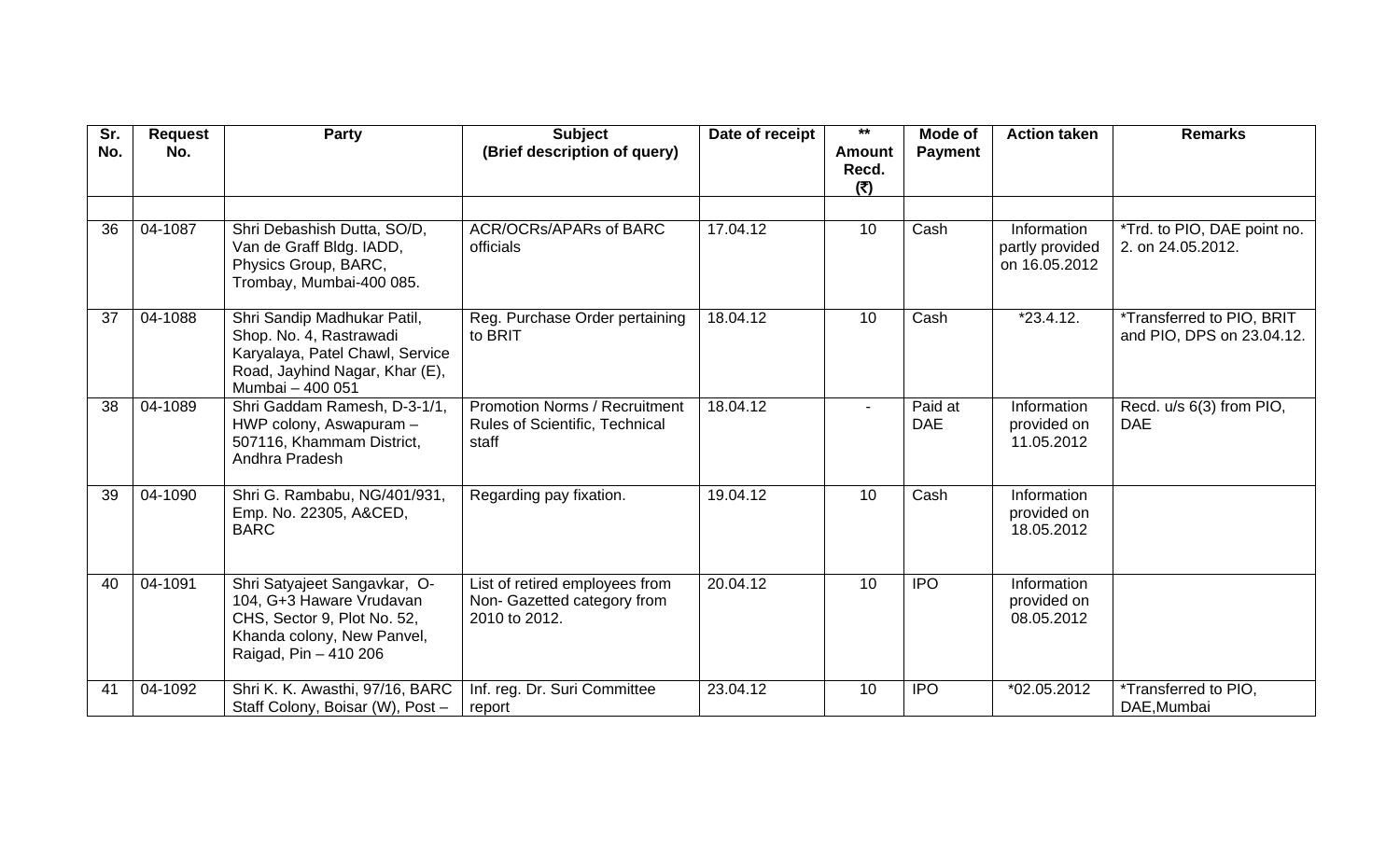| Sr.<br>No. | <b>Request</b><br>No. | Party                                                                                                                                          | <b>Subject</b><br>(Brief description of query)                                      | Date of receipt | $\star\star$<br><b>Amount</b> | Mode of<br><b>Payment</b> | <b>Action taken</b>                      | <b>Remarks</b>                                                   |
|------------|-----------------------|------------------------------------------------------------------------------------------------------------------------------------------------|-------------------------------------------------------------------------------------|-----------------|-------------------------------|---------------------------|------------------------------------------|------------------------------------------------------------------|
|            |                       |                                                                                                                                                |                                                                                     |                 | Recd.<br>(₹)                  |                           |                                          |                                                                  |
|            |                       | TAPP, Thane - 401504                                                                                                                           |                                                                                     |                 |                               |                           |                                          |                                                                  |
| 42         | 04-1093               | Shri K. K. Awasthi, 97/16, BARC<br>Staff Colony, Boisar (W), Post -<br>TAPP, Thane - 401504                                                    | Certified copies of orders<br>regarding PRIS (I) of Technical<br>& Scientific Staff | 23.04.12        | 10 <sup>°</sup><br>100        | <b>IPO</b>                | Information<br>provided on<br>09.05.2012 | DC recd. on 29.05.2012 &<br>documents provided.                  |
| 43         | 04-1094               | Dr.Sreeramappa, Type-IV, G-II,<br>TAPS Colony, PO-TAPP, Via-<br>Boisar, , Tal- Palghar,<br>Distt.Thane-401 504                                 | Inf. of appointment of Medical<br>superintendents                                   | 23.04.12        | 10                            | <b>IPO</b>                | Information<br>provided on<br>16.05.2012 |                                                                  |
| 44         | 04-1095               | Shri Raj Kumar Singh, General<br>Secretary, ASA RR Site, A-9,<br>Anu chhaya Colony,<br>Rawatbhata - 323307                                     | Copy of Recruitment &<br>Promotion Norms of Scientific &<br><b>Technical staff</b>  | 23.04.12        | $\blacksquare$                | Paid at<br><b>NPCIL</b>   | Information<br>provided on<br>10.05.2012 | Recd. U/s. 6(3) from PIO,<br><b>NPCIL</b>                        |
| 45         | 04-1096               | Shri Satyajeet B.Sagavkar, Plot<br>No.52, Sector-9, V-104, G+3<br>Haware Vrundavan CHS,<br>Khanda Colony, New Panvel,<br>Distt.Raigad-410 206. | Admission process & basic<br>criterias for admission in AECS<br>& Jr. College       | 26.04.12        | 10                            | <b>IPO</b>                | *02.05.2012                              | * Transferred to PIO,<br>AEES, Western Sector<br>Anushakti Nagar |
| 46         | 04-1097               | Shri N. Veerabahu<br>EISD, South Site<br>BARC, Trombay<br>Mumbai - 400 085.                                                                    | CR gradings (APAR Grades)<br>obtained from 1.8.2004 till<br>30.6.2011.              | 26.04.12        | $10/-$                        | Cash                      | Information<br>provided on<br>21.05.2012 |                                                                  |
| 47         | 04-1098               | Shri N. Veerabahu<br>EISD, South Site                                                                                                          | Names of staff of EISD who are<br>not paid PRIS(O) in Oct. 2011 &                   | 26.04.12        |                               |                           | Information<br>provided on               |                                                                  |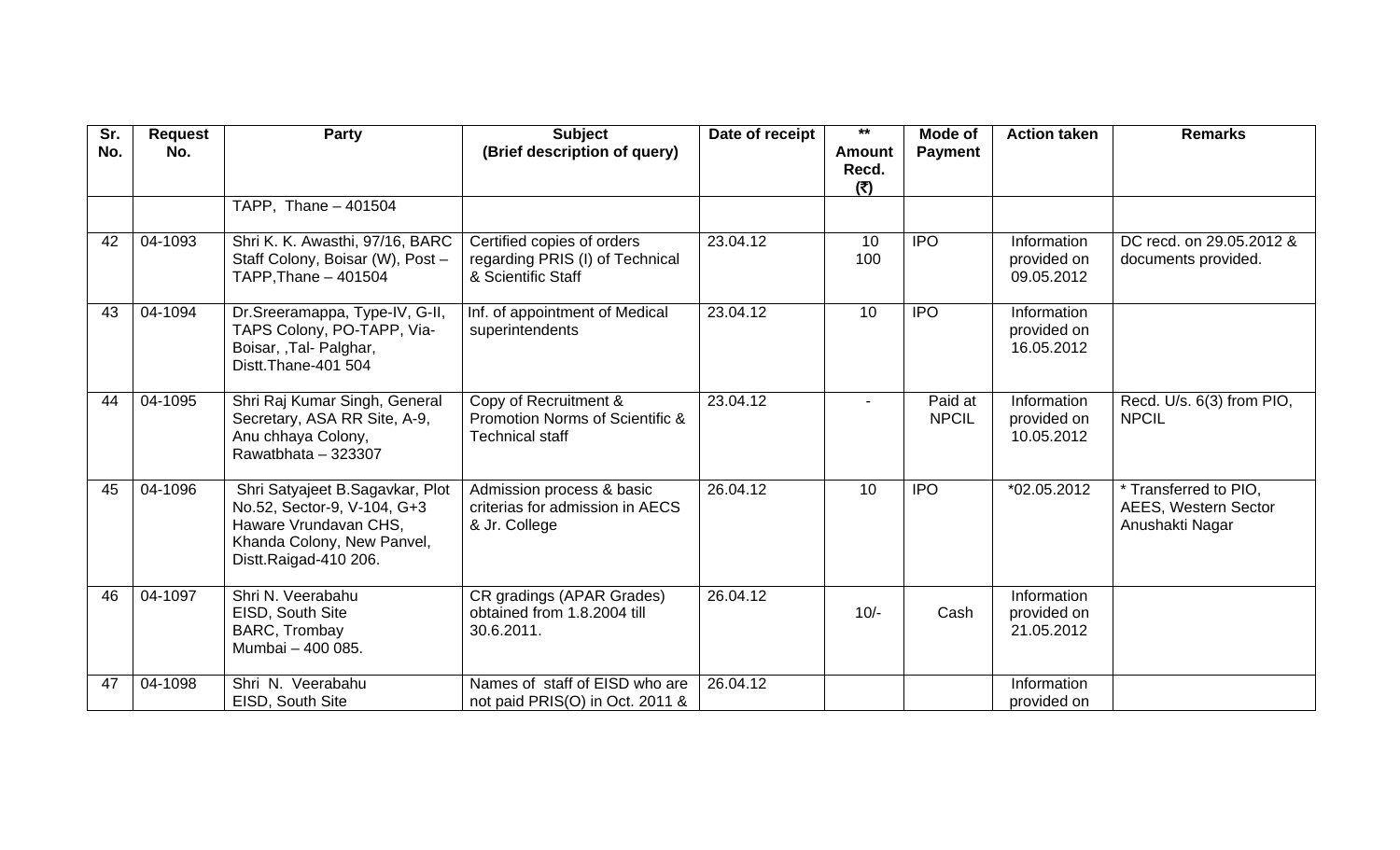| Sr.<br>No. | <b>Request</b><br>No. | Party                                                                                                                        | <b>Subject</b><br>(Brief description of query)                                                                                                  | Date of receipt | $\star\star$<br><b>Amount</b> | Mode of<br><b>Payment</b> | <b>Action taken</b>                      | <b>Remarks</b> |
|------------|-----------------------|------------------------------------------------------------------------------------------------------------------------------|-------------------------------------------------------------------------------------------------------------------------------------------------|-----------------|-------------------------------|---------------------------|------------------------------------------|----------------|
|            |                       |                                                                                                                              |                                                                                                                                                 |                 | Recd.<br>(5)                  |                           |                                          |                |
|            |                       | BARC, Trombay<br>Mumbai - 400 085.                                                                                           | April 2012.                                                                                                                                     |                 | $10/-$                        | Cash                      | 22.05.2012                               |                |
| 48         | 04-1099               | Shri N. Veerabahu<br>EISD, South Site<br>BARC, Trombay<br>Mumbai - 400 085                                                   | Whether an LTC claim for NER<br>can be rejected.                                                                                                | 26.04.12        | $10/-$                        | Cash                      | Information<br>provided on<br>23.05.2012 |                |
| 49         | 04-1100               | Shri Benny Sebastian<br>Foreman B<br>QAD/BARC                                                                                | Regarding Promotion policy to<br>Forman B                                                                                                       | 26.04.12        | $10/-$                        | Cash                      | Information<br>provided on<br>18.05.2012 |                |
| 50         | 04-1101               | Shri Arun Kumar<br>A-6, Mateshwari<br>Ram Nagar Colony<br><b>Bhudoli Road</b><br>Neem Ka Thana Dt-Sikar<br>Rajasthan-332 713 | Information regarding OCES<br>2005 and minutes of the TC<br>meeting                                                                             | 27.4.2012       | $10/-$                        | <b>IPO</b>                | Information<br>provided on<br>21.05.2012 |                |
| 51         | 04-1102               | Dr. S. Rathore<br>150/8, Shiprapath<br>Mansarovar<br>Jaipur<br>Rajasthan 302 020                                             | Detailed marking scheme for<br>evaluation attributes of<br>Scientific Officers of DAE in<br>assessment of gradings as per<br><b>APAR policy</b> | 27.4.2012       | $10/-$                        | <b>IPO</b>                | Information<br>provided on<br>25.05.2012 |                |
| 52         | 05-1103               | Shri Anandan U.<br># 69, Nethravathi<br><b>RMP Colony</b><br>Yelwala<br><b>MYSORE 571 130</b>                                | Details of Technician/B<br>employees direct recruited or<br>from CAT-II Trainees                                                                | 1.5.2012        | $10/-$                        | <b>IPO</b>                | Information<br>provided on<br>25.05.12   |                |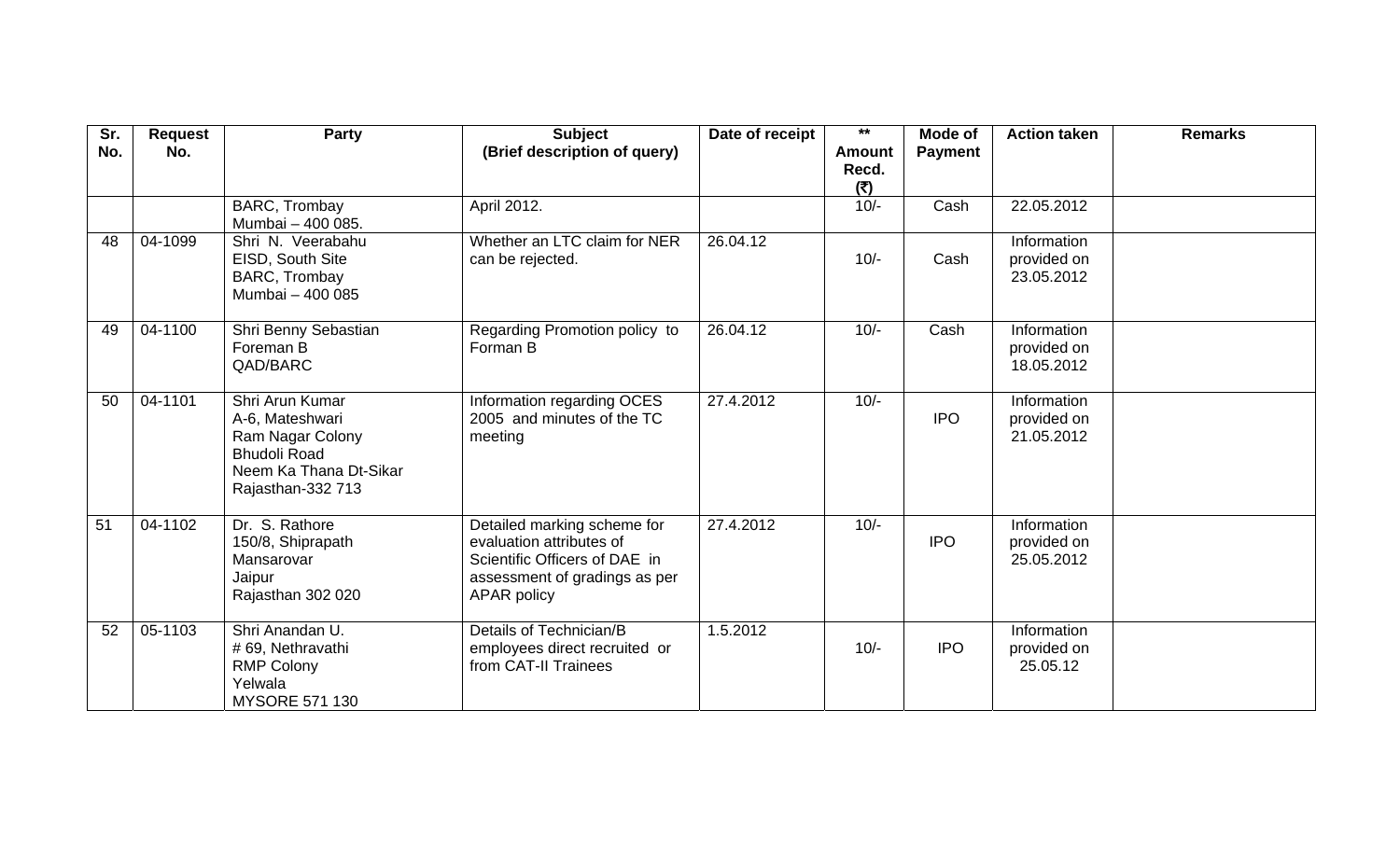| Sr.<br>No. | <b>Request</b><br>No. | <b>Party</b>                                                                                                                                  | <b>Subject</b><br>(Brief description of query)                          | Date of receipt | $***$<br><b>Amount</b><br>Recd. | Mode of<br><b>Payment</b> | <b>Action taken</b>                     | <b>Remarks</b>            |
|------------|-----------------------|-----------------------------------------------------------------------------------------------------------------------------------------------|-------------------------------------------------------------------------|-----------------|---------------------------------|---------------------------|-----------------------------------------|---------------------------|
|            |                       |                                                                                                                                               |                                                                         |                 | (₹)                             |                           |                                         |                           |
|            |                       |                                                                                                                                               |                                                                         |                 |                                 |                           |                                         |                           |
| 53         | 05-1104               | Shri P. N. Verma, Lucky Nivas,<br>Plot No. 21, Zalarbawri<br>Charbhuja, Bargatnagar,<br>Chittorgarh,<br>Rajasthan - 323 307                   | Reg. grant of PRIS                                                      | 1.5.2012        | $10/-$                          | <b>IPO</b>                | Information<br>provided on<br>31.05.12  | Reply in hindi.           |
| 54         | 05-1105               | Riyaz Ali<br>T-2/100, Anudeep Colony<br>Rawatbhata-323307                                                                                     | Information regarding admission<br>in M.Sc through distance<br>learning | 1.5.2012        | $10/-$                          | <b>IPO</b>                | Information<br>provided on<br>23.05.12  |                           |
| 55         | 05-1106               | Shri Ashok Ishwar Patil,<br>Shrirang Society, Building No. F<br>70/ Room No. 15, Thane (W)                                                    | Details of BARC employee                                                | 1.5.2012        | $10/-$                          | Cash                      | Information<br>provided on<br>29.05.12  | <b>Issued in Hindi</b>    |
| 56         | 05-1107               | Shri Sanjay S. Kojrekar,<br>Abhyudaya Co-op. Bank Ltd.,<br>Unit No.2, Silver Harmony, New<br>Maneklal Estate, Ghatkopar(W),<br>Mumbai-400086. | Salary details of BARC<br>employee.                                     | 8.5.2012        | $10/-$                          | Pay Order                 | Information<br>provided on<br>08.06.12. | *Fee recd. on 05.06.2012. |
| 57         | 05-1108               | Shri V.Nellaiappan<br>Stenographer Grade I, IC<br>NO.267, DAE Hospital,<br>Kalpakkam-603 102,<br>Tamil Nadu.                                  | Details of PS & Sr.PS working in<br>BARC.                               | 8.5.2012        | $10/-$                          | <b>IPO</b>                | Information<br>provided on<br>21.05.12  |                           |
| 58         | 05-1109               | Shri D. G. Juwatkar,<br>CIRUS/RRMD, BARC,                                                                                                     | Reg. BARC Co-op. Credit<br>Soceity.                                     | 4.5.2012        | 10<br>26                        | Cash                      | Information<br>provided on              | <b>Issued in Hindi</b>    |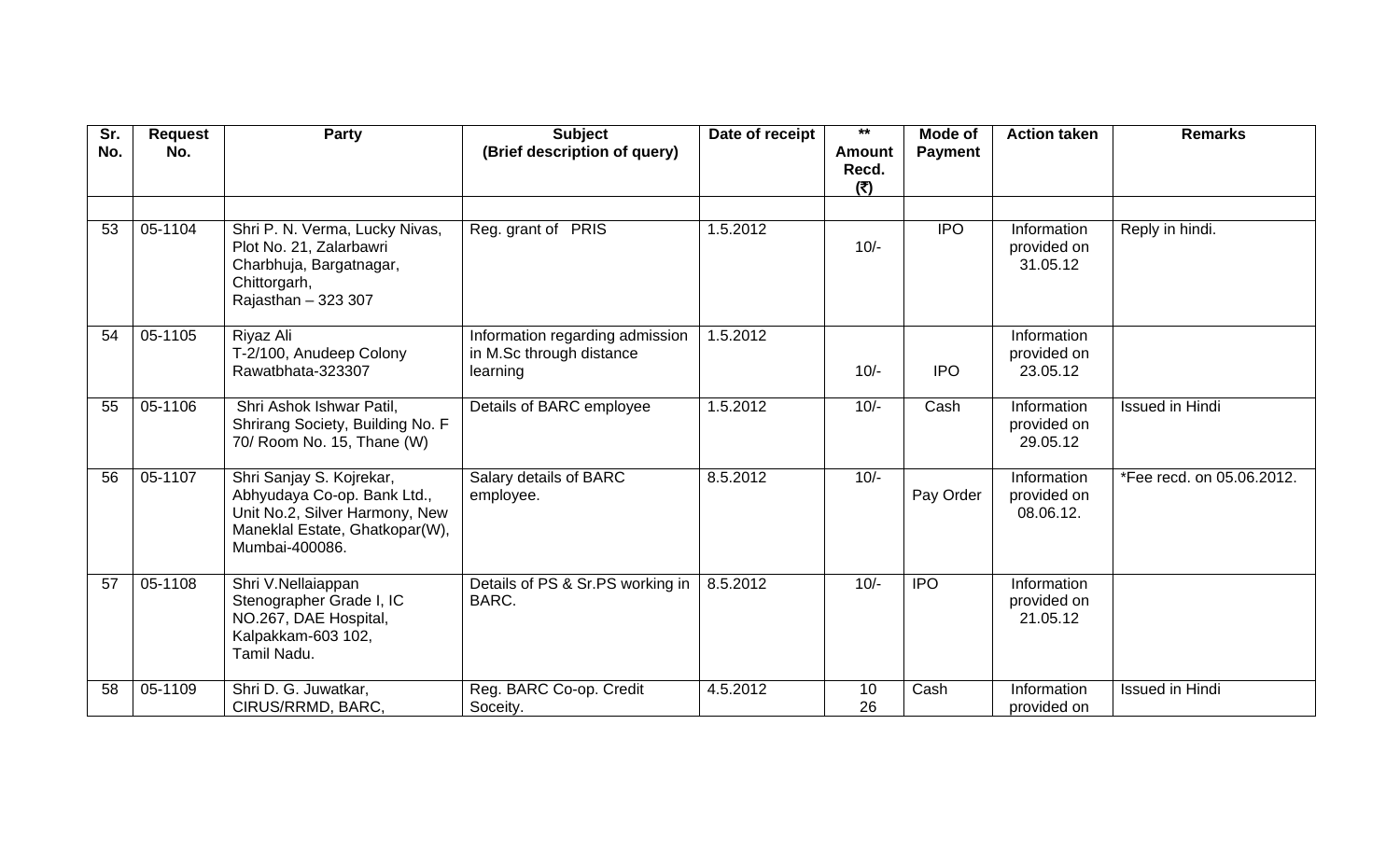| Sr.<br>No. | <b>Request</b><br>No. | <b>Party</b>                                                                                                                                   | <b>Subject</b><br>(Brief description of query)                                | Date of receipt | $***$<br><b>Amount</b> | Mode of<br><b>Payment</b> | <b>Action taken</b>                     | <b>Remarks</b>                                                          |
|------------|-----------------------|------------------------------------------------------------------------------------------------------------------------------------------------|-------------------------------------------------------------------------------|-----------------|------------------------|---------------------------|-----------------------------------------|-------------------------------------------------------------------------|
|            |                       |                                                                                                                                                |                                                                               |                 | Recd.<br>(₹)           |                           |                                         |                                                                         |
|            |                       | Trombay, Mumbai - 400 085                                                                                                                      |                                                                               |                 | (DC)                   |                           | $01.06.12$ &<br>$*08.06.12.$            | Point no. 8 replied. DC<br>recd. on 22.06.2012 &<br>documents provided. |
| 59         | 05-1110               | Shri S.K. Sharma, Addl.Chief<br>Engineer(RAS), Procurement,<br>NPCIL, Anushakti Nagar,<br>Mumbai-400094.                                       | Promotion Norms and copies<br>Minutes of departmental<br>promotion committee. | 9.5.2012        | $\blacksquare$         | Paid at<br><b>NPCIL</b>   | Information<br>provided on<br>01.06.12  | Recd. u/s 6(3) from<br>CPIO, NPCIL.                                     |
| 60         | 05-1111               | Shri Vikas K. Telang,<br>B-32-5, Kendriya Vihar, Sector-<br>11, Kharghar, Navi Mumbai-<br>410210                                               | Details of BARC officers.                                                     | 9.5.2012        | 10                     | Cash                      | Information<br>provided on<br>31.05.12  |                                                                         |
| 61         | 05-1112               | Shri Ananda K.N., Jt.Secretary,<br>AEEEA/RM & Work Asstt./B,<br>MQF/Bldg. 15, RMP/BARC,<br>MYSORE-571 130.                                     | <b>Promotion Norms of Work</b><br>Asstts in DAE.                              | 9.5.2012        | 10<br>40<br>(DC)       | <b>IPO</b>                | Information<br>provided on<br>07.06.12. | DC received on 20.06.2012<br>& documents provided.                      |
| 62         | 05-1113               | Shri P.Y. Bhosale, SA/F,<br>ROD/P4,BARC<br>Mumbai-400085.                                                                                      | Relaxation at the time of<br>promotion.                                       | 10.5.2012       | 10<br>20<br>(DC)       | Cash                      | Information<br>provided on<br>01.06.12. | DC received on 08.06.2012<br>& documents provided.                      |
| 63         | 05-1114               | Shri Satyajeet B.Sagavkar, Plot<br>No.52, Sector-9, V-104, G+3<br>Haware Vrundavan CHS,<br>Khanda Colony, New Panvel,<br>Distt.Raigad-410 206. | Copy of Advt. for selection of<br>different descipline and result.            | 11.5.2012       | 10                     | <b>IPO</b>                | Information<br>provided on<br>25.05.12  |                                                                         |
| 64         | 05-1115               | Ms.Raj Lakshmi Tiwari, R2-57A<br>Palam Vihar, Dwarka, Sector-6,                                                                                | Action taken on her<br>representations.                                       | 14.5.2012       | 10                     | <b>IPO</b>                | Information<br>provided on              |                                                                         |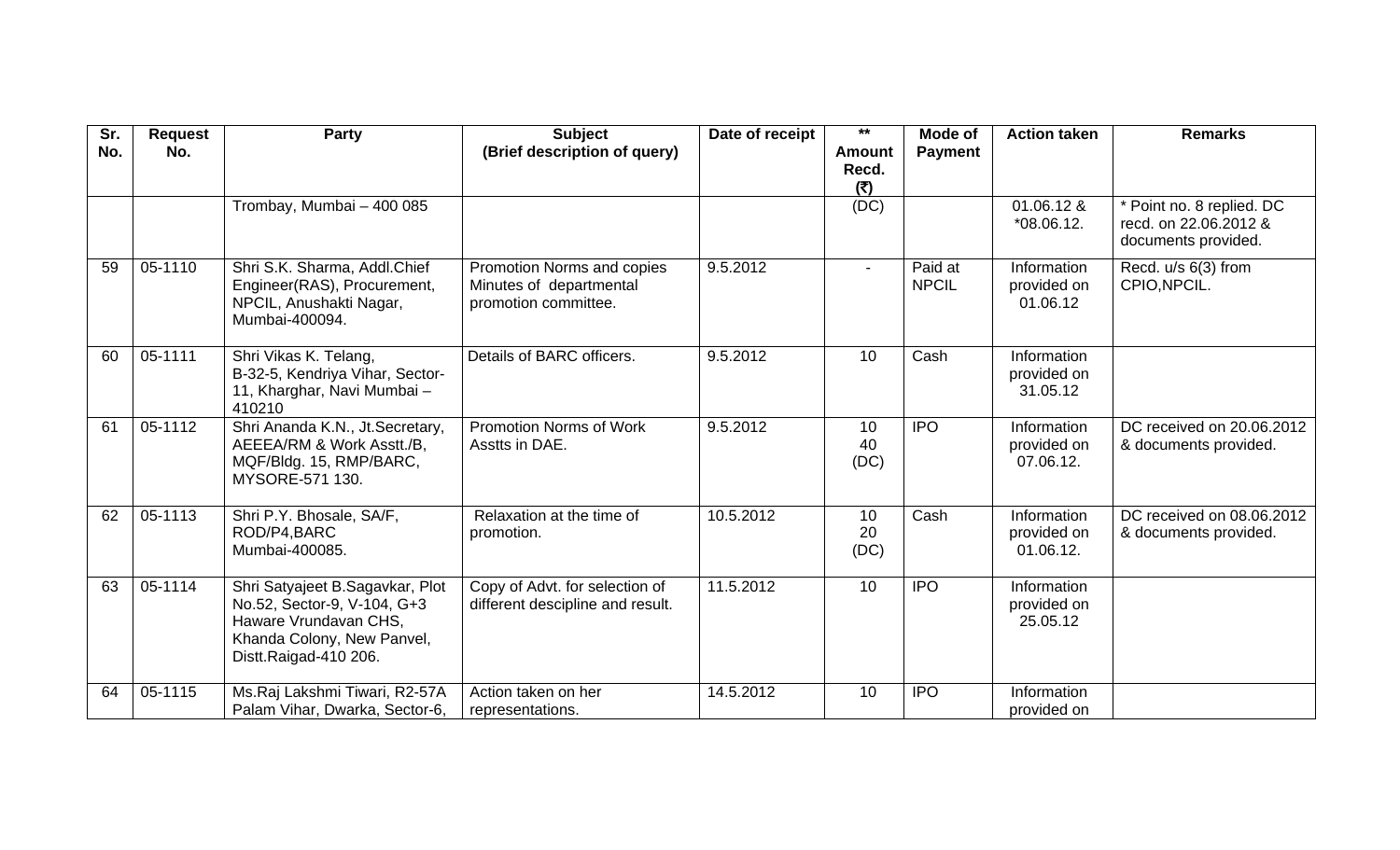| Sr.<br>No. | <b>Request</b><br>No. | <b>Party</b>                                                                                                                                            | <b>Subject</b><br>(Brief description of query)                                | Date of receipt | $***$<br><b>Amount</b><br>Recd.<br>(₹) | Mode of<br><b>Payment</b> | <b>Action taken</b>                     | <b>Remarks</b>                           |
|------------|-----------------------|---------------------------------------------------------------------------------------------------------------------------------------------------------|-------------------------------------------------------------------------------|-----------------|----------------------------------------|---------------------------|-----------------------------------------|------------------------------------------|
|            |                       | New Delhi-110075                                                                                                                                        |                                                                               |                 |                                        |                           | 05.06.12.                               |                                          |
| 65         | 05-1116               | Shri T. Arivalagan, AMD/DAE,<br>Camp:M.C. Palle Prospect,<br>P.O.: Vemula, Dt.Cuddapah,<br>Andhra Pradesh - 516 390.                                    | Promotion norms & grading<br>nomenclature for SC Officer<br>from grade E to F | 14.5.2012       |                                        | Paid at<br>DAE.           | Information<br>provided on<br>05.06.12. | Recd. $u/s$ 6(3) from OSD &<br>PIO, DAE. |
| 66         | 05-1117               | Shri U.M. Taranath, 368,<br>Annapoorneshwarinilaya, 6 <sup>th</sup> A<br>Cross, Channammakareachkut,<br>BSK 3 <sup>rd</sup> Stg.,<br>Bangalore-560 085. | Inf. reg. PAN and TAN allotted<br>to BARC.                                    | 14.5.2012       | 10                                     | <b>IPO</b>                | Information<br>provided on<br>28.05.12  | Recd. u/s 6(3) from APIO,<br>DPS.        |
| 67         | 05-1118               | Shri Ramakanta Nayak, Institute<br>of Physics, PO-Sainik School,<br>Bhubaneswar-751005.                                                                 | Inf. reg. CIC decision dated<br>24.10.2010.                                   | 14.5.2012       | 10                                     | <b>IPO</b>                | Information<br>provided on<br>21.5.12   |                                          |
| 68         | 05-1119               | Shri Satya Prakash,<br>NG/102/3926, IF3, BARC,<br>Trombay, Mumbai-400085.                                                                               | Inf. regarding transfer of BARC<br>employee.                                  | 15.5.2012       | 10                                     | Cash                      | Information<br>provided on<br>06.06.12. | <b>Issued in Hindi</b>                   |
| 69         | 05-1120               | Shri Ashok K.Ranade, 813,<br>Nilgiri, Anushakti Nagar,<br>Mumbai-400094.                                                                                | Inf.regarding CHSS                                                            | 15.5.2012       | 10                                     | $\overline{IPO}$          | Information<br>provided on<br>25.5.12   |                                          |
| 70         | 05-1121               | Shri Sumit Kumar,<br>C/0.Purshottam Goyel, 2 UA,<br>Jawahar Nagar, Delhi-110007.                                                                        | <b>BARC Units in India/Transfer,</b><br>Deputation/Official<br>Communication. | 15.5.2012       | 10                                     | <b>IPO</b>                | Information<br>provided on<br>07.06.12. |                                          |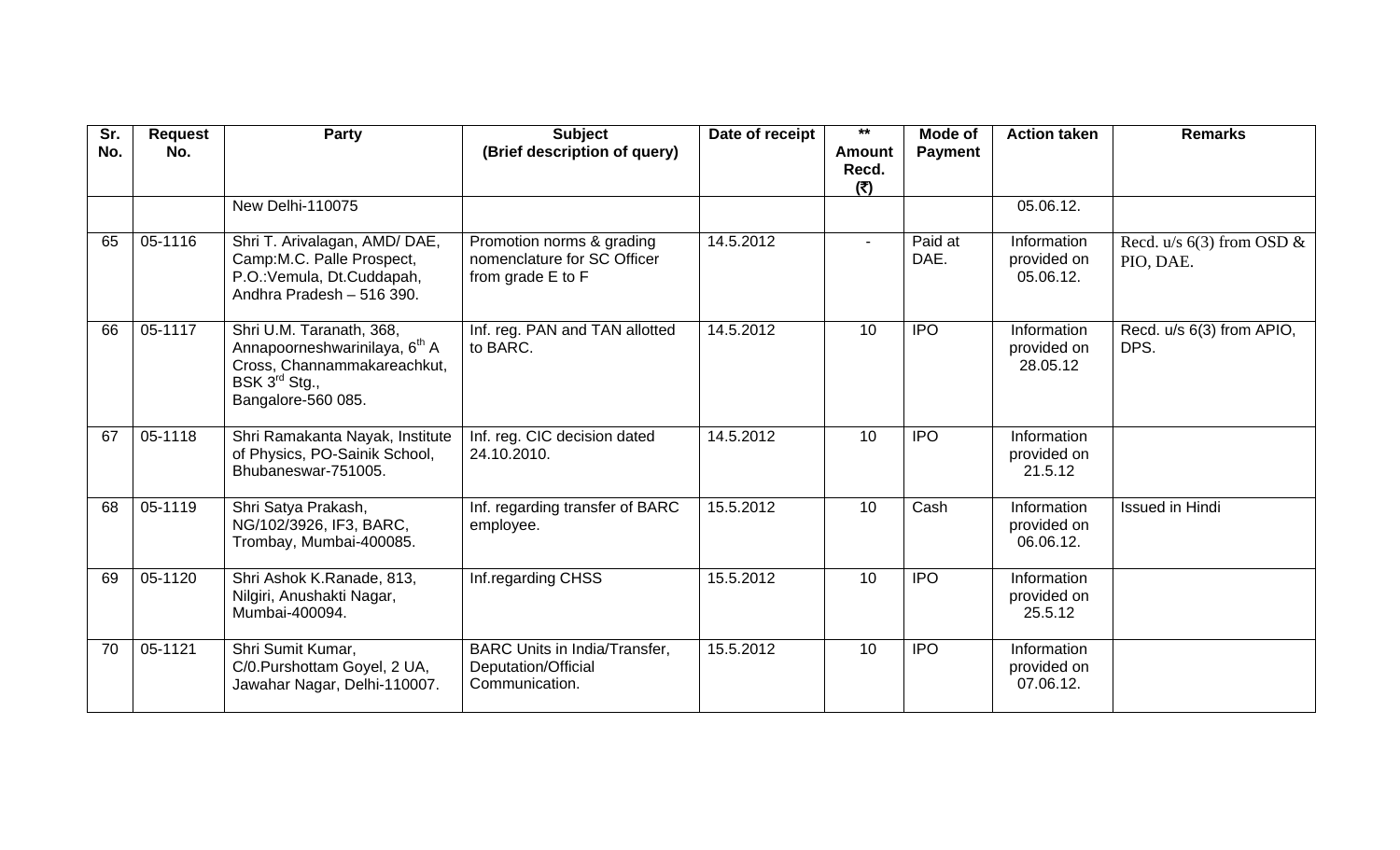| Sr.<br>No. | <b>Request</b><br>No. | <b>Party</b>                                                                                                                               | <b>Subject</b><br>(Brief description of query)                                             | Date of receipt | $***$<br><b>Amount</b><br>Recd.<br>(5) | Mode of<br><b>Payment</b> | <b>Action taken</b>                                  | <b>Remarks</b> |
|------------|-----------------------|--------------------------------------------------------------------------------------------------------------------------------------------|--------------------------------------------------------------------------------------------|-----------------|----------------------------------------|---------------------------|------------------------------------------------------|----------------|
| 71         | 05-1122               | Shri Dhiraj Kumar, C/o Shri<br>Nirmal K. Gupta, Room No.141,<br>Hostel No.4, Bhagalpur College<br>of Engg., Sabour, Pin-8131210,<br>Bihar. | Reg. marks secured in<br><b>OCES/DGFS</b>                                                  | 18.05.12        | 10                                     | <b>IPO</b>                | Information<br>provided on<br>14.06.12.              |                |
| 72         | 05-1123               | Shri Aurn Kumar Agrahari, C/o<br>Aman Singh, F-58/A, room No.<br>13, Katwaria Sarai,<br>New Delhi - 110016                                 | Reg. marks secured by him in<br><b>BARC</b> Exam and cut off marks<br>for general category | 21.05.12        | 10                                     | <b>IPO</b>                | Information<br>provided on<br>13.06.12.              |                |
| 73         | 05-1124               | Shri S.P. Bhaisare, DCFO,<br>Heavy Water Plant, Manuguru,<br>Distt. Kammam, A.P.-507 116.                                                  | Recruitment of CFO/DCFO in<br><b>BARC</b>                                                  | 21.05.12        | 10                                     | <b>IPO</b>                | Information<br>provided on<br>06.06.12.              |                |
| 74         | 05-1125               | Shri Sanjay K. Mali, C/o.Suresh<br>Singh, 127/9-B, Room No.7,<br>Kishangarh, Vasant Kunj, New<br>Delhi-110070.                             | Reg. marks secured in<br><b>OCES/DGFS</b>                                                  | 22.05.12        | 10                                     | <b>IPO</b>                | Information<br>provided on<br>13.06.12.              |                |
| 75         | 05-1126               | Shri P. H. Thyagaraju, UED/<br><b>BARC</b>                                                                                                 | Inf. reg. progress of the BARC<br>project                                                  | 24.05.12        | 10                                     | Cash                      | Information<br>denied u/s<br>$8(1)(a)$ on<br>22.6.12 |                |
| 76         | 05-1127               | Shri P. H. Thyagaraju, UED/<br><b>BARC</b>                                                                                                 | Inf. reg. transfer from PMD to<br><b>UED</b>                                               | 24.05.12        | 10                                     | Cash                      | Information<br>provided on<br>15.6.12                |                |
| 77         | 05-1128               | Shri Krishan Mohan Tiwari,                                                                                                                 | Inf. reg. disciplinary action                                                              | 24.05.12        | 10                                     | <b>IPO</b>                | Information                                          |                |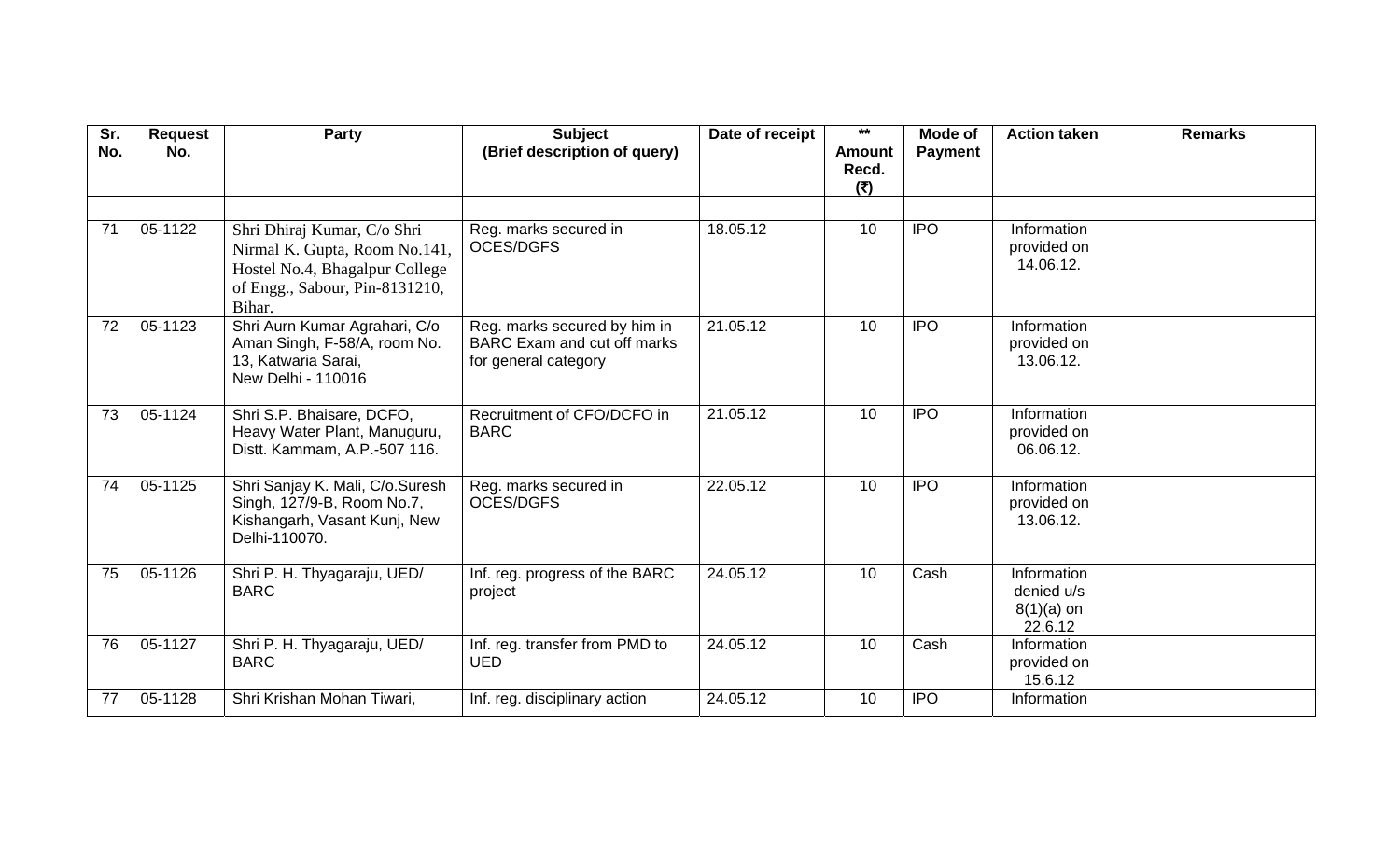| Sr.<br>No. | <b>Request</b><br>No. | <b>Party</b>                                                                                                                                                    | <b>Subject</b><br>(Brief description of query)                                                      | Date of receipt | $***$<br><b>Amount</b> | Mode of<br><b>Payment</b> | <b>Action taken</b>                     | <b>Remarks</b>                                                                                 |
|------------|-----------------------|-----------------------------------------------------------------------------------------------------------------------------------------------------------------|-----------------------------------------------------------------------------------------------------|-----------------|------------------------|---------------------------|-----------------------------------------|------------------------------------------------------------------------------------------------|
|            |                       |                                                                                                                                                                 |                                                                                                     |                 | Recd.<br>(₹)           |                           |                                         |                                                                                                |
|            |                       | Asst. Manager, SBI<br>Bangarupolieum, Chittoor,<br>Andhra Pradesh, Pin-517416                                                                                   | against BARC official                                                                               |                 |                        |                           | provided on<br>07.06.12.                |                                                                                                |
| 78         | 05-1129               | Shri Syed Noman Ahmed, F Bo.<br>201, G. No. 12-2-823/B/55, IT<br>Colony, Mehdipatnam,<br>Hyderabad 500 028, Andhra<br>Pradesh                                   | Copy of question paper<br>alongwith its key for online test<br>of DGFS-2012                         | 25.05.12        | 10                     | <b>IPO</b>                | Information<br>provided on<br>22.6.12   |                                                                                                |
| 79         | 05-1130               | Shri Prabha Shankar Sinha, S/o<br>U S P Sinha, Mangal Bhawan<br>Suryapuri Hesal, PO - Hehal,<br>Ranchi - 834005, Jharkhand                                      | Marks obtained in the<br>examination held on 30.04.2012<br>under Electronics Stream                 | 25.05.12        | 10                     | <b>IPO</b>                | Information<br>provided on<br>13.06.12. |                                                                                                |
| 80         | 05-1131               | Ms Preeti Singh, C/o Sardar<br>Trilochan Singh, House No. 37,<br>Ber sarai (IInd floor, first room),<br>Opposite to old JNU Campus,<br>Hauzkhar, New Delhi - 16 | Marks obtained in the online test<br>on 26.04.2012 (Electronics)                                    | 25.05.12        | $\star$                |                           | Under process                           | * Fee in the form of<br>revenue stamp not<br>acceptable. Letter for fee<br>issued on 29.05.12. |
| 81         | 05-1132               | Shri N. K. Sharma, RC&HSD,<br>BMG, Trombay, Mumbai - 400<br>085                                                                                                 | Certified copies of his<br><b>ACRS/APAR of BARC</b><br>employees from date of joining<br>till today | 28.05.12        | 10                     | Cash                      | Informtion<br>provided on<br>22.6.12    |                                                                                                |
| 82         | 05-1133               | Shri R. S. Ram, SG, Security<br>Section, North Gate, BARC,                                                                                                      | Details of all security guards<br>regarding their Overtime duties,                                  | 29.05.12        | 10                     | <b>IPO</b>                | Information<br>provided on              |                                                                                                |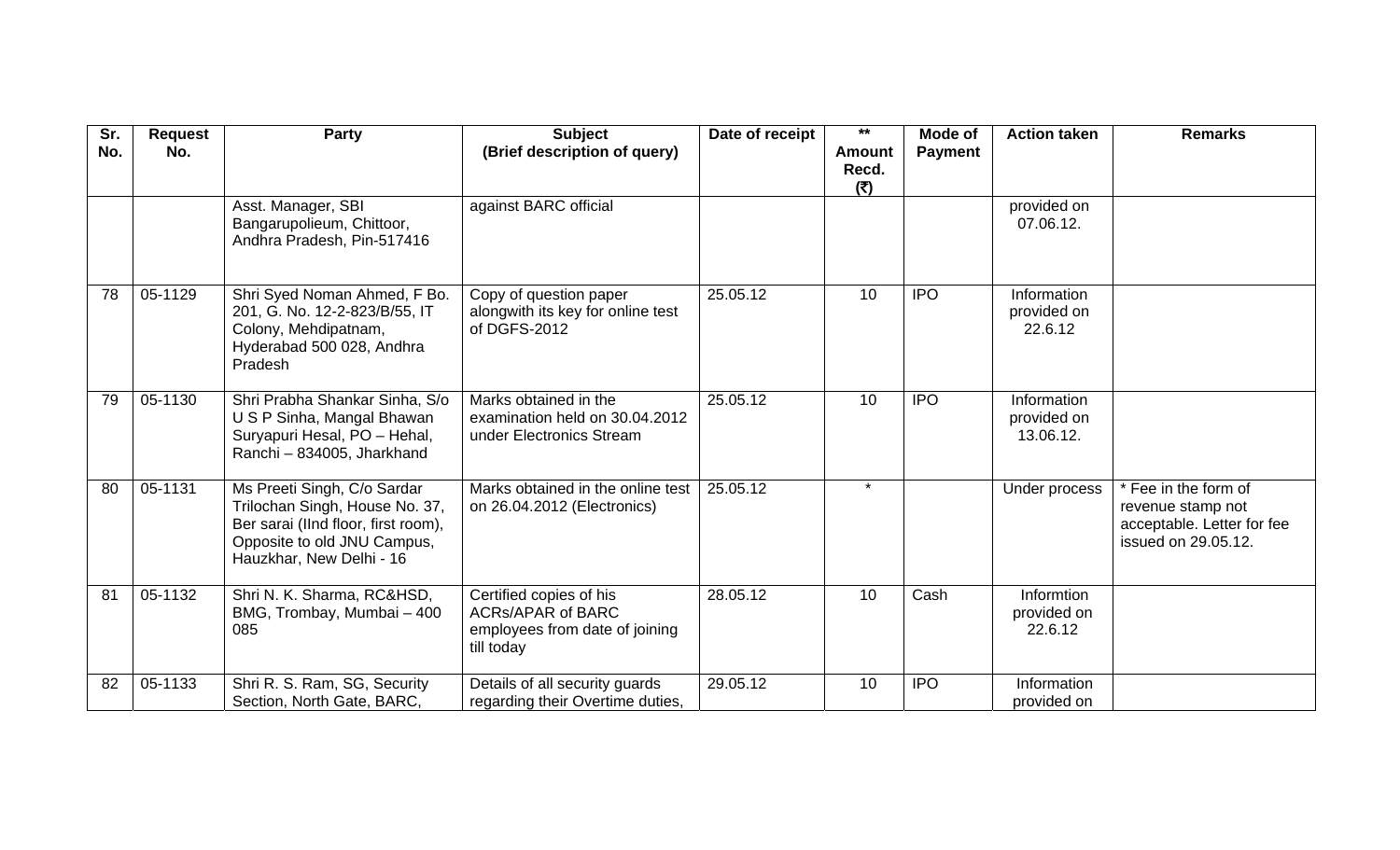| Sr.<br>No. | <b>Request</b><br>No. | Party                                                                                                           | <b>Subject</b><br>(Brief description of query)                                            | Date of receipt | $\star\star$<br><b>Amount</b><br>Recd.<br>(₹) | Mode of<br><b>Payment</b> | <b>Action taken</b>                      | <b>Remarks</b>                          |
|------------|-----------------------|-----------------------------------------------------------------------------------------------------------------|-------------------------------------------------------------------------------------------|-----------------|-----------------------------------------------|---------------------------|------------------------------------------|-----------------------------------------|
|            |                       | Trombay, Mumbai-85                                                                                              | overtime pay & leave availed.                                                             |                 |                                               |                           | 22.6.12                                  |                                         |
| 83         | 05-1134               | Shri Gopal Kriplani, 124-A<br>Geeta Nagar, Near Padmavati<br>Colony, Indore-452 001 (MP)                        | Annual ceiling limit of<br>reimbursement of CEA                                           | 29.05.12        | $\star$                                       | Paid at<br><b>RRCAT</b>   | Information<br>provided on<br>13.06.12.  | Recd. U/s. 6 (3) from<br>CAO&PIO, RRCAT |
| 84         | 05-1135               | Shri Atul Kumar, New Ashok<br>Nagar, A-163, Illrd Floor, New<br>Delhi -110096                                   | Marks ontained in OCES/DGFS-<br>2012 and Cut off marks for<br>interview in SC category    | 29.05.12        | 10                                            | <b>IPO</b>                | Information<br>provided on<br>13.06.12.  |                                         |
| 85         | 05-1136               | Shri Umesh Kumar C/o<br>Abhishek Thakur, Diamond<br>Lodge, Vill- M. Sangti, Summer<br>Hill Shimla - 171005 (HP) | Marks ontained in OCES/DGFS-<br>2012 and Cut off marks for<br>General & reserved category | 29.05.12        | 10                                            | <b>IPO</b>                | Information<br>provided on<br>15.6.12    |                                         |
| 86         | 06-1137               | Ms Rupali Tukaram Lalpotu,<br>C-21/1, TAPS 1 & 2 colony,<br>Tal. Palghar, via Boisar,<br>Thane - 401504         | Marks ontained in<br>OCES/DGFS-2012 and Cut<br>off marks for interview                    | 01.06.12        | 10                                            | <b>DD</b>                 | Information<br>provided on<br>18.06.2012 |                                         |
| 87         | 06-1138               | Shri Santosh V. Lakham, Flat<br>No. 39, Bldg. no. E-6, Shahu<br>Nagar, Mahim (E), Mumbai -<br>400 017           | Inf. reg. Civil Engg. Contract<br>to a pvt. firm                                          | 05.06.12        | 10                                            | <b>IPO</b>                | Information<br>provided on<br>14.06.2012 |                                         |
| 88         | 06-1139               | Shri Umesh Pandey, Plot No.<br>88, Sector-2, Koparkhairane,<br>Navi Mumbai - 400 709                            | Inf. reg. Ex-servicemen<br>employed in BARC                                               | 05.06.12        | 10                                            | <b>IPO</b>                | Information<br>provided on<br>25.06.2012 |                                         |
| 89         | 06-1140               | Shri Debashish Dutta, Van                                                                                       | Record of CHSS file, OCES                                                                 | 05.06.12        | 10                                            | Cash                      | Under                                    |                                         |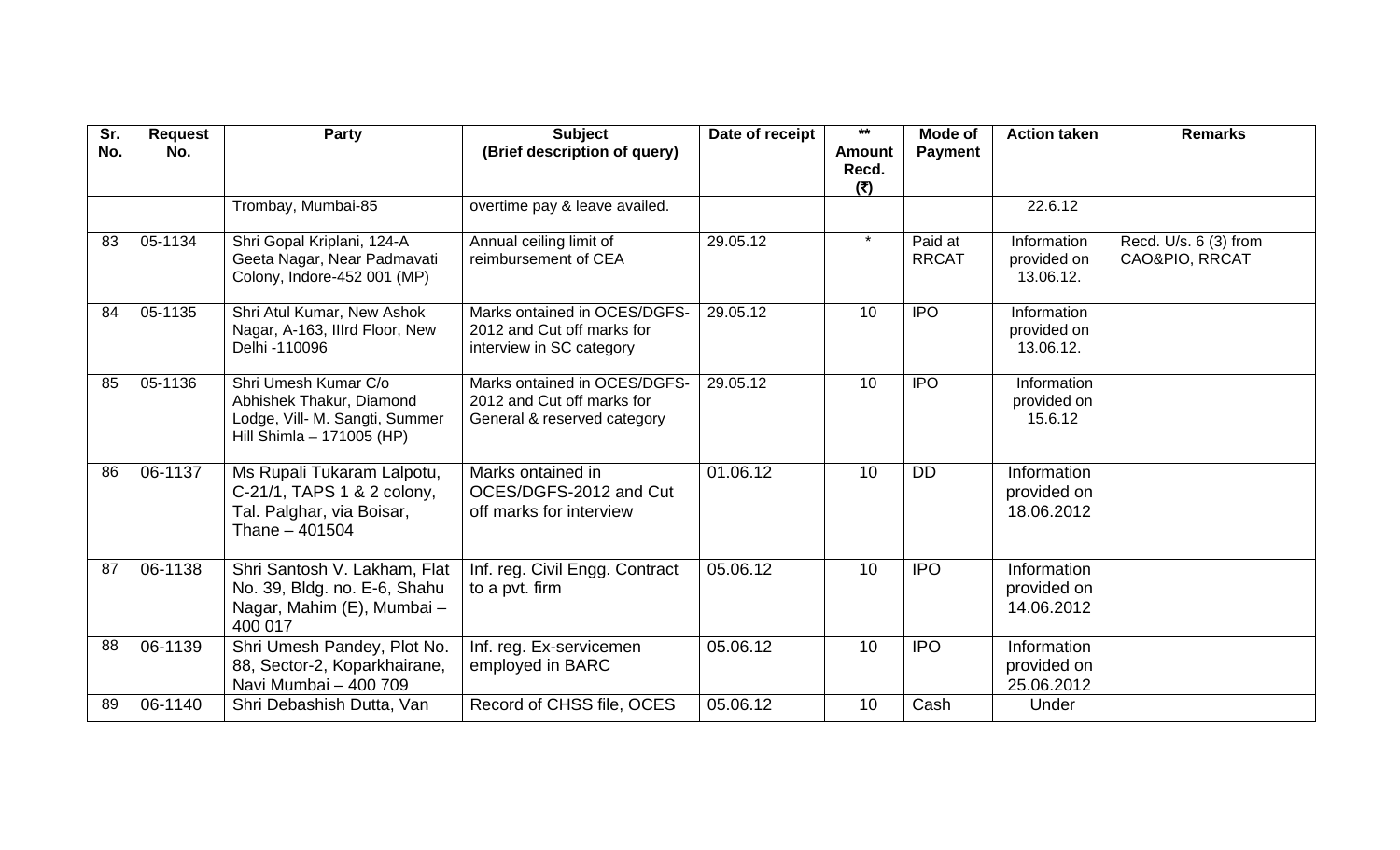| Sr.<br>No. | <b>Request</b><br>No. | <b>Party</b>                                                                                                                           | <b>Subject</b><br>(Brief description of query)                                    | Date of receipt | $***$<br><b>Amount</b> | Mode of<br><b>Payment</b> | <b>Action taken</b>                      | <b>Remarks</b>                                       |
|------------|-----------------------|----------------------------------------------------------------------------------------------------------------------------------------|-----------------------------------------------------------------------------------|-----------------|------------------------|---------------------------|------------------------------------------|------------------------------------------------------|
|            |                       |                                                                                                                                        |                                                                                   |                 | Recd.<br>(₹)           |                           |                                          |                                                      |
|            |                       | De Graaff Building, LEHIPA<br>Proj. - Physics Group, Ion<br><b>Accelerator Development</b><br>Division, BARC, Trombay,<br>Mumbai - 85  | etc.                                                                              |                 |                        |                           | process                                  |                                                      |
| 90         | 06-1141               | Shri Akash Mukherjee, C/o<br>Ratan Mukherjee, 42,<br>Nivedita Sarani, East<br>Tentulberia, P.O. Panchpota,<br>Garia, Kolkata - 700 152 | Marks obtained in<br>OCES/DGFS 2012 & cut off<br>marks for all category           | 05.06.12        | 10                     | <b>IPO</b>                | Information<br>provided on<br>20.06.2012 |                                                      |
| 91         | 06-1142               | Ms. Snigdha Rani Meher, Sri<br>Sai Ladies Hostel, B.S.R.<br>Nilayam, B-118, 8-3-<br>222/B/46, Madhuranagar,<br>Hyderabad $-500038$     | Marks obtained in OCES-<br>2012 & cut off marks for OBC<br>category               | 05.06.12        | $\star$                |                           | Under<br>process                         | Fee not received, letter for<br>fee issued on 5.6.12 |
| 92         | 06-1143               | Shri Ravikant Rao, Ahinsa<br>Circle, Behind Javara Samiti,<br>Kota Barrier, Rawatbhata,<br>Zilla-Chittorgarh, Rajasthan.               | Recruitment/promotion norms<br>for NPCIL employees &<br>promotion of Technicians. | 06.06.12        |                        | Paid at<br><b>DAE</b>     | Under<br>process                         | Recd. U/s. 6 (3) from US,<br><b>DAE</b>              |
| 93         | 06-1144               | Shri Suraj Mishra, W-18, 1st<br>Floor, Sector 12, NOIDA,<br>G.B. Nagar, Uttar Pradesh -<br>201 301.                                    | Marks scored in<br>OCES/DGFS-2012.                                                | 06.06.12        | 10                     | <b>IPO</b>                | Information<br>provided on<br>20.06.2012 |                                                      |
| 94         | 06-1145               | Shri Sushil Kumar, W-18, 1st<br>Floor, Sector 12, NOIDA,<br>G.B. Nagar, Uttar Pradesh -<br>201 301.                                    | Marks scored in<br>OCES/DGFS-2012.                                                | 06.06.12        | 10                     | <b>IPO</b>                | Information<br>provided on<br>19.06.2012 |                                                      |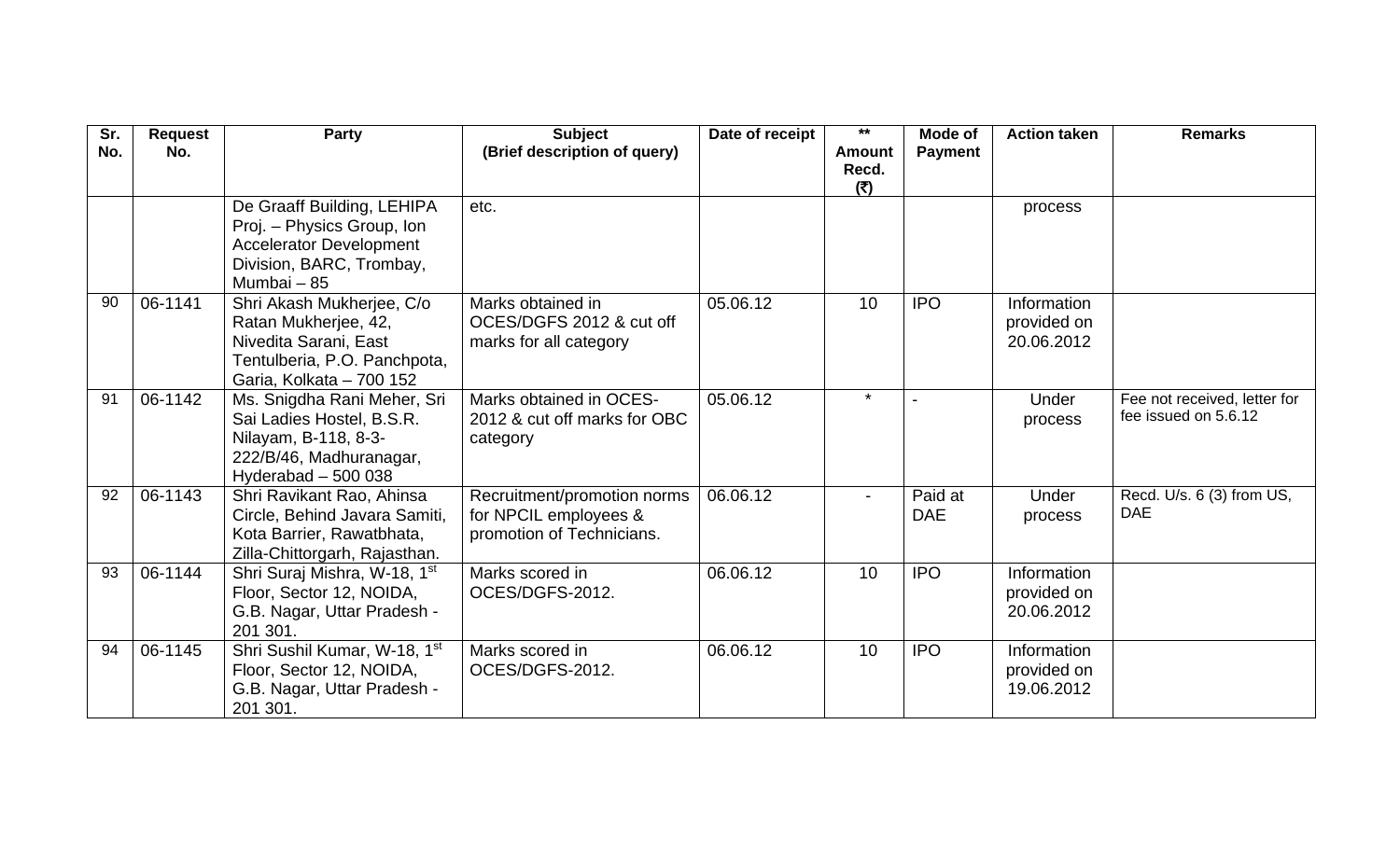| Sr. | <b>Request</b> | Party                                                           | <b>Subject</b>                      | Date of receipt | $***$         | Mode of        | <b>Action taken</b>        | <b>Remarks</b>             |
|-----|----------------|-----------------------------------------------------------------|-------------------------------------|-----------------|---------------|----------------|----------------------------|----------------------------|
| No. | No.            |                                                                 | (Brief description of query)        |                 | <b>Amount</b> | <b>Payment</b> |                            |                            |
|     |                |                                                                 |                                     |                 | Recd.<br>(5)  |                |                            |                            |
| 95  | 06-1146        | Shri Gaddam Ramesh, D-3-                                        | Copies of                           | 06.06.12        | 10            | <b>IPO</b>     | Information                |                            |
|     |                | 1/1, HWP colony, Aswapuram                                      | orders/approvals/notings etc.       |                 |               |                | provided on                |                            |
|     |                | - 507116, Khammam District,                                     | of creation of post SA/D,           |                 |               |                | 26.06.2012                 |                            |
| 96  | 06-1147        | Andhra Pradesh<br>Shri Khelendra Agarwal,                       | SA/E etc.<br>Marks scored in        | 07.06.12        | 10            | <b>IPO</b>     | Information                | Reply issued in Hindi      |
|     |                | 1/1228, Malviya Nagar, Jaipur                                   | OCES/DGFS-2012.                     |                 |               |                | provided on                |                            |
|     |                | $-3020171$ , Rahasthan                                          |                                     |                 |               |                | 22.06.2012                 |                            |
| 97  | 06-1148        | Shri Hari Om, 489, Sector-7,                                    | Details of Staff Strength           | 07.06.12        | $\star$       | Paid at        | Under                      | Recd. U/s. 6 (3) from PIO, |
|     |                | Pushp Vihar, New Delhi -                                        |                                     |                 |               | <b>DAE</b>     | process                    | <b>DAE</b>                 |
| 98  |                | 110017                                                          |                                     |                 |               |                |                            |                            |
|     | 06-1149        | Shri Depanshu Upadhyay,<br>C/o. Upadhyay Genl.Store,            | Marks scored in<br>OCES/DGFS-2012   | 08.06.12        | 10            | <b>IPO</b>     | Information<br>provided on |                            |
|     |                | 247-A/6-J/1 Om Gayatri                                          |                                     |                 |               |                | 19.06.2012                 |                            |
|     |                | Nagar, Po-Teliarganj,                                           |                                     |                 |               |                |                            |                            |
|     |                | Allahabad-211004.                                               |                                     |                 |               |                |                            |                            |
| 99  | 06-1150        | Shri J. K. Mittal, 28, Parmanu                                  | <b>Consideration of Special Pay</b> | 12.06.12        | $\star$       | Paid at        | Under                      | Recd. U/s. 6 (3) from US   |
|     |                | Nagar, CAT-RAU Road,<br>Indore $-452013$                        | for Pension purpose                 |                 |               | <b>DAE</b>     | process                    | (R&D 1 DAE)                |
| 100 | 06-1151        | Shri N. K. Rai, DRX-08, Sai                                     | Additional qualification for        | 12.06.12        | 10            | <b>DD</b>      | Under                      |                            |
|     |                | Parisar, Rajendra Nagar                                         | <b>DQE</b>                          |                 |               |                | process                    |                            |
|     |                | Duplex, Indore - 452012                                         |                                     |                 |               |                |                            |                            |
|     |                | (MP)                                                            |                                     |                 |               |                |                            |                            |
| 101 | 06-1152        | Shri M. c. Goel, Secretary,                                     | Guidelines to assess APAR           | 13.06.12        | 10            | Cash           | Information                |                            |
|     |                | <b>BARCOA &amp; Scientific</b><br>Officer/E, 1-346-S, Mod. Lab, |                                     |                 |               |                | provided on<br>15.06.2012  |                            |
|     |                | BARC, Trombay, Mumbai-                                          |                                     |                 |               |                |                            |                            |
|     |                | 400 085                                                         |                                     |                 |               |                |                            |                            |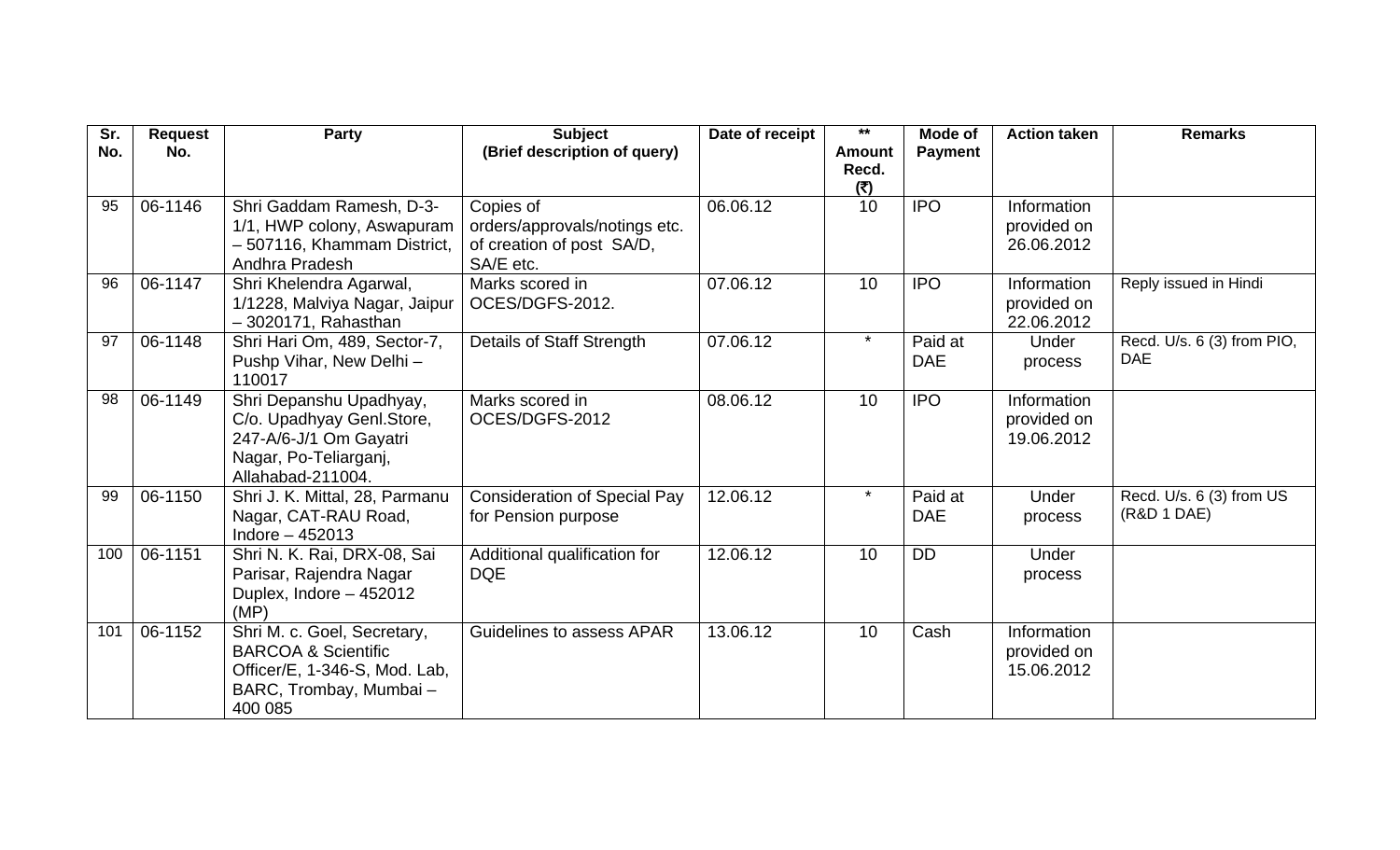| Sr. | <b>Request</b> | Party                                                                                                                                  | <b>Subject</b>                                  | Date of receipt | $\star\star$                  | <b>Mode of</b>                  | <b>Action taken</b>                      | <b>Remarks</b>                                                         |
|-----|----------------|----------------------------------------------------------------------------------------------------------------------------------------|-------------------------------------------------|-----------------|-------------------------------|---------------------------------|------------------------------------------|------------------------------------------------------------------------|
| No. | No.            |                                                                                                                                        | (Brief description of query)                    |                 | <b>Amount</b><br>Recd.<br>(5) | <b>Payment</b>                  |                                          |                                                                        |
| 102 | 06-1153        | Shri Vikas K. Telang, B 32-5,<br>Kendriya Vihar, Sector 11,<br>Kharghar, Navi Mumbai - 410<br>210                                      | Prmotion details of officers<br>working in BARC | 15.06.12        | 10                            | Cash                            | Information<br>provided on<br>22.06.2012 |                                                                        |
| 103 | 06-1154        | Shri Vikas K. Telang, B 32-5,<br>Kendriya Vihar, Sector 11,<br>Kharghar, Navi Mumbai - 410<br>210                                      | Entension of service to Head,<br><b>RED</b>     | 15.06.12        | 10                            | Cash                            | Under<br>process                         |                                                                        |
| 104 | 06-1155        | Shri Vikas K. Telang, B 32-5,<br>Kendriya Vihar, Sector 11,<br>Kharghar, Navi Mumbai - 410<br>210                                      | Promotion records of BARC<br>official           | 15.06.12        | 10                            | Cash                            | Under<br>process                         |                                                                        |
| 105 | 06-1156        | Shri Sujeet Kumar, S/o Ram<br>Awadhesh Sah, Vill+Po+PS -<br>Dhirara, Dist. Rohtas (Bihar),<br>Near Block Bazar Road,<br>$Pin - 802213$ | Marks scored in<br>OCES/DGFS-2012               | 19.06.12        | 10                            | <b>IPO</b>                      | Under<br>process                         |                                                                        |
| 106 | 06-1157        | Shri Vikas K. Telang, B 32-5,<br>Kendriya Vihar, Sector 11,<br>Kharghar, Navi Mumbai - 410<br>210                                      | Details of indent                               | 19.06.12        | 10                            | Cash                            | Under<br>process                         |                                                                        |
| 107 | 06-1158        | Ms Vidhi Chandel, C-29,<br>Sahyadri, Anushaktinagar,<br>Mumbai-400094                                                                  | Marks scored in<br>OCES/DGFS-2012               | 19.06.12        | 10                            | <b>IPO</b>                      | Under<br>process                         |                                                                        |
| 108 | 06-1159        | Shri Ashok Kumar, House<br>No. 170, Ward 19, Near<br><b>Television Relay Centre,</b>                                                   | Inf. reg. Phosphates fertilizer                 | 19.06.12        | $\overline{\phantom{0}}$      | Paid at<br>Cabinet<br>Secretari | Under<br>process                         | Recd. U/s. 6 (3) from US<br>and CPIO Cabinet<br>Secretariat, New Delhi |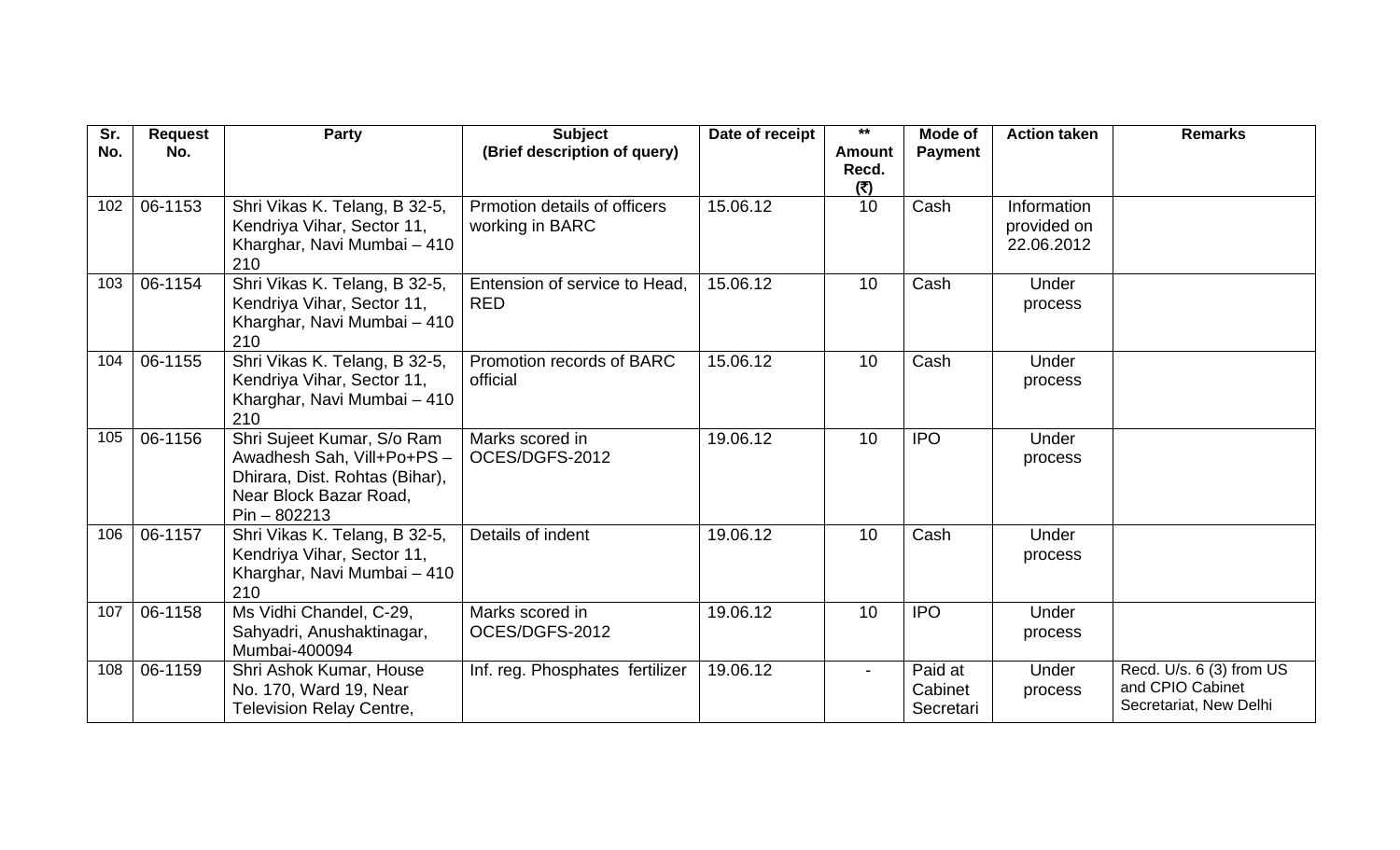| Sr.<br>No. | <b>Request</b><br>No. | Party                                                                                                                                    | <b>Subject</b><br>(Brief description of query)              | Date of receipt | $***$<br><b>Amount</b> | Mode of          | <b>Action taken</b>                                            | <b>Remarks</b> |
|------------|-----------------------|------------------------------------------------------------------------------------------------------------------------------------------|-------------------------------------------------------------|-----------------|------------------------|------------------|----------------------------------------------------------------|----------------|
|            |                       |                                                                                                                                          |                                                             |                 | Recd.<br>(₹)           | <b>Payment</b>   |                                                                |                |
|            |                       | Devaria - 274 001, Uttar<br>Pradesh                                                                                                      |                                                             |                 |                        | at, New<br>Delhi |                                                                |                |
| 109        | 06-1160               | Shri Satish Chand, No. 200,<br>12 <sup>th</sup> Avenue, DAE Township,<br>Kalpakkam - 603102                                              | Consideration of additional<br>qualification for promotion. | 19.06.12        | 10                     | <b>IPO</b>       | Under<br>process                                               |                |
| 110        | 06-1161               | Dr.Sreeramappa, Qt. No.<br>Type-IV, G-II, TAPS Colony,<br>PO-TAPP, Via-Boisar, Dist.<br>Thane, Tal- Palghar,<br>Distt.Thane-401 504,     | Information of children<br>studying in AEES                 | 20.06.12        | 10 <sup>°</sup>        | <b>IPO</b>       | Under<br>process                                               |                |
| 111        | 06-1162               | Shri Vikas K. Telang, B 32-5,<br>Kendriya Vihar, Sector 11,<br>Kharghar, Navi Mumbai - 410<br>210                                        | Promotion proposal of Head<br>IS, RED                       | 20.06.12        | 10                     | Cash             | Information<br>denied under<br>Section $8(1)(j)$<br>28.06.2012 |                |
| 112        | 06-1163               | Shri Aayush Kumar, S/o<br>Santosh Kumar Vill Khindora,<br>PO- Aminagar Sarai, Dist-<br>Baghpat (UP) Pin - 250606                         | Marks scored in<br>OCES/DGFS-2012                           | 20.06.12        | 10 <sup>°</sup>        | <b>IPO</b>       | Under<br>process                                               |                |
| 113        | 06-1164               | Dr.Pratibha A. Bind,<br>C/o.Keshavrao D.Pajai,<br>Budhwari Peth, R.S.S.<br>Ground, Old Post Office,<br>Umred, Distt.NagpurPin-<br>441203 | Salary details of BARC<br>employee                          | 21.06.12        | 10 <sup>°</sup>        | <b>IPO</b>       | Under<br>process                                               |                |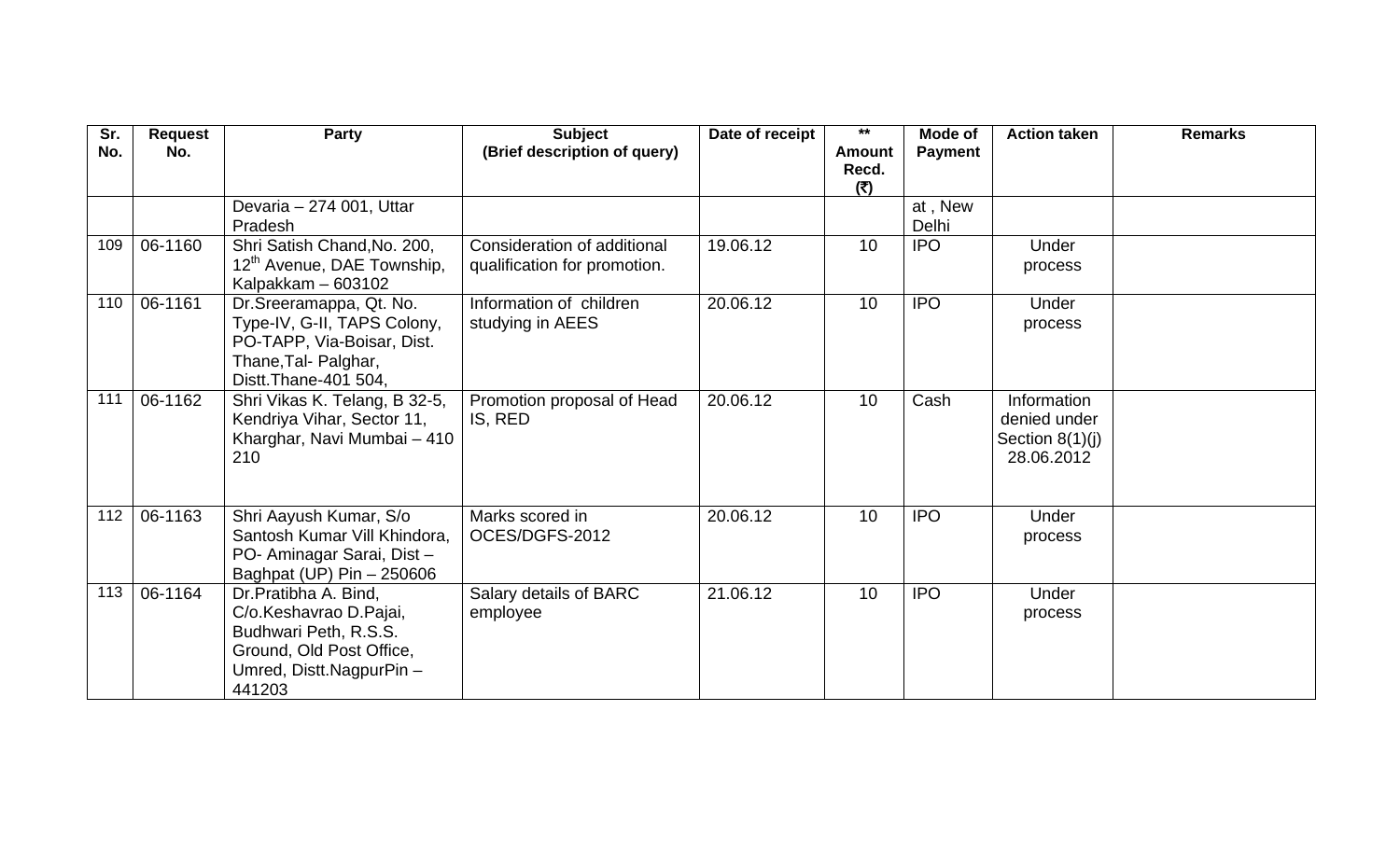| Sr.<br>No. | <b>Request</b><br>No. | <b>Party</b>                                                                                                                  | <b>Subject</b><br>(Brief description of query)                                                                                   | Date of receipt | $***$<br><b>Amount</b><br>Recd. | Mode of<br><b>Payment</b> | <b>Action taken</b> | <b>Remarks</b> |
|------------|-----------------------|-------------------------------------------------------------------------------------------------------------------------------|----------------------------------------------------------------------------------------------------------------------------------|-----------------|---------------------------------|---------------------------|---------------------|----------------|
| 114        | 06-1165               | Shri Kaushik-Kishore, OM<br><b>Constuctions, Shiv Smriti</b><br>3A/203, Raheja Complex,<br>Dadlani Park, Thane (W) 400<br>608 | Inf. reg. rejection of tender                                                                                                    | 22.06.12        | (5)<br>10                       | Pay<br>Order              | Under<br>process    |                |
| 115        | 06-1166               | Shri Kaushik-Kishore, OM<br><b>Constuctions, Shiv Smriti</b><br>3A/203, Raheja Complex,<br>Dadlani Park, Thane (W) 400<br>608 | Inf. reg. rejection of tender                                                                                                    | 22.06.12        | 10                              | Pay<br>Order              | Under<br>process    |                |
| 116        | 06-1167               | Shri Kaushik-Kishore, OM<br><b>Constuctions, Shiv Smriti</b><br>3A/203, Raheja Complex,<br>Dadlani Park, Thane (W) 400<br>608 | Inf. reg. rejection of tender                                                                                                    | 22.06.12        | 10                              | Pay<br>Order              | Under<br>process    |                |
| 117        | 06-1168               | Shri Satwik R. Sansare,<br>269/11, S. M. Marg, Jankar<br>Nivas, Hanuman Lane, Kurla<br>(W), Mumbai - 400 070                  | Marks scored in<br>OCES/DGFS-2012                                                                                                | 25.06.12        | 10                              | <b>IPO</b>                | Under<br>process    |                |
| 118        | 06-1169               | Shri D. G. Juwatkar,<br>CIRUS/RRMD, BARC,<br>Trombay, Mumbai - 400 085                                                        | Inf. Reg. present Chairman of<br><b>BARC Emp. Co-op Creit</b><br>Society Ltd & Election of<br>BARC Soceity (Year 2012 -<br>2017) | 25.06.12        | 10                              | Cash                      | Under<br>process    |                |
| 119        | 06-1170               | Shri Shobhit Singh, 288,<br>Chaitanya Nagar, Jhusi,                                                                           | Marks scored in<br>OCES/DGFS-2012                                                                                                | 27.06.12        | 10                              | <b>IPO</b>                | Under<br>process    |                |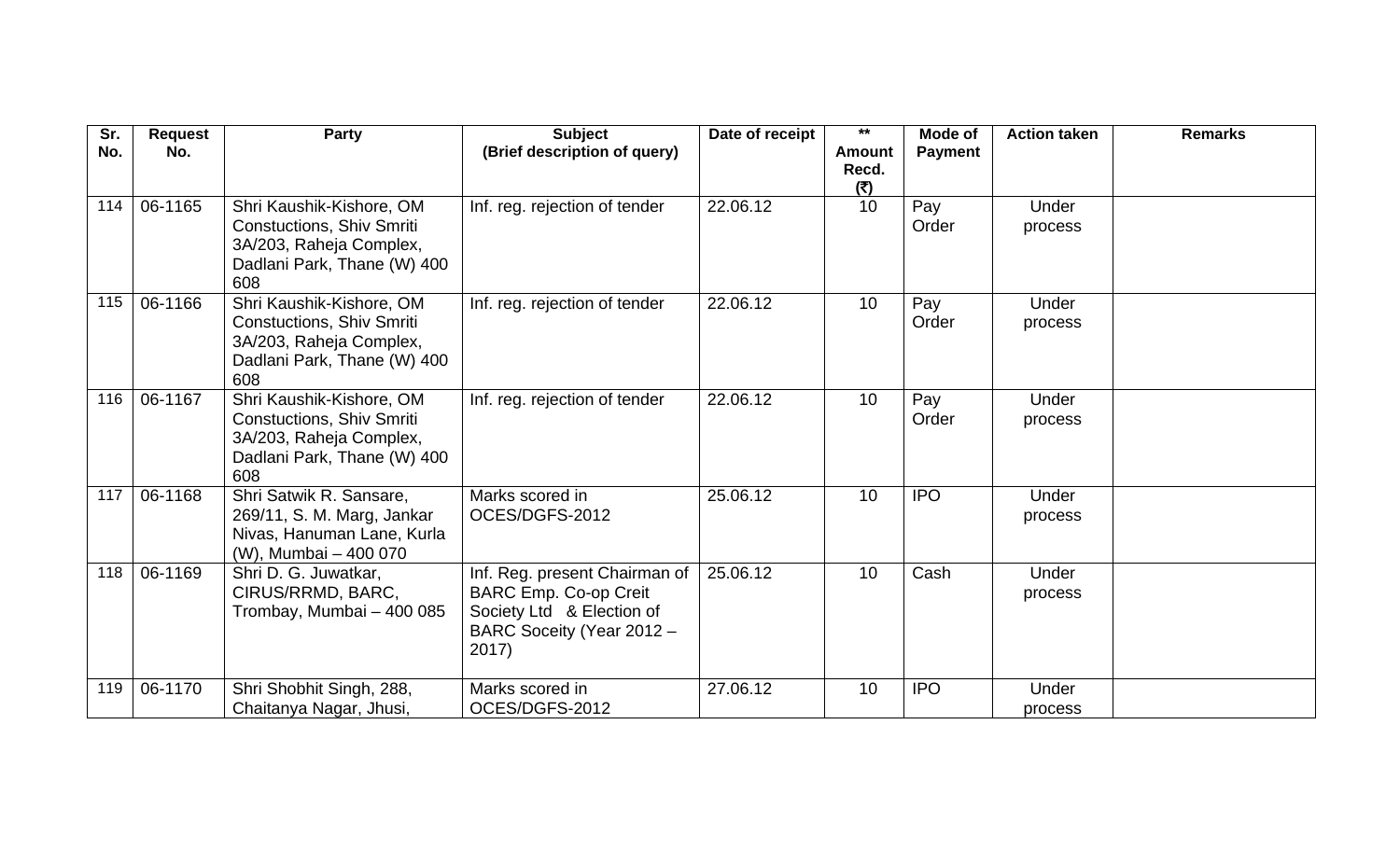| Sr.<br>No. | <b>Request</b><br>No. | Party                                                                                | <b>Subject</b><br>(Brief description of query)                                                                                           | Date of receipt | $***$<br><b>Amount</b> | <b>Mode of</b><br><b>Payment</b>                       | <b>Action taken</b> | <b>Remarks</b>                             |
|------------|-----------------------|--------------------------------------------------------------------------------------|------------------------------------------------------------------------------------------------------------------------------------------|-----------------|------------------------|--------------------------------------------------------|---------------------|--------------------------------------------|
|            |                       |                                                                                      |                                                                                                                                          |                 | Recd.<br>(₹)           |                                                        |                     |                                            |
|            |                       | Allahabad, Uttarpradesh -<br>211019                                                  |                                                                                                                                          |                 |                        |                                                        |                     |                                            |
| 120        | 06-1171               | Dr. D.P.S. Rathore<br>150/8, Shiprapath<br>Mansarovar<br>Jaipur<br>Rajasthan 302 020 | Detailed marking scheme for<br>evaluation attributes of<br>Scientific Officers of DAE in<br>assessment of gradings as<br>per APAR policy | 26.06.12        | $\blacksquare$         | Paid at<br><b>DAE</b>                                  | Under<br>process    | Recd. U/s. 6 (3) from<br>OSD/CPIO, DAE     |
| 121        | 06-1172               | Shri Harinder Dhingra, R/o D-<br>4 A/7 DLF Phase 01,<br>Gurgaon - 122002             | Reg. steps taken for radiation<br>safety                                                                                                 | 27.06.12        |                        | Paid at<br>DPCC.<br>Dept. of<br>Environm<br>ent, Delhi | Under<br>process    | Recd. U/s. 6 (3) from<br>SPIO, DPCC, Delhi |
| 122        | 06-1173               | Shri Ursal Gorakh Ravsaheb,<br>SO/E, TT&CED, BARC,<br>Trombay, Mumbai - 400 085      | Certified copy of Promotion<br>Norms for promotion from the<br>grade SO/E to SO/F                                                        | 28.06.12        | 10                     | Cash                                                   | Under<br>process    |                                            |

**\*\*** Amount received includes application fee and documentation charges.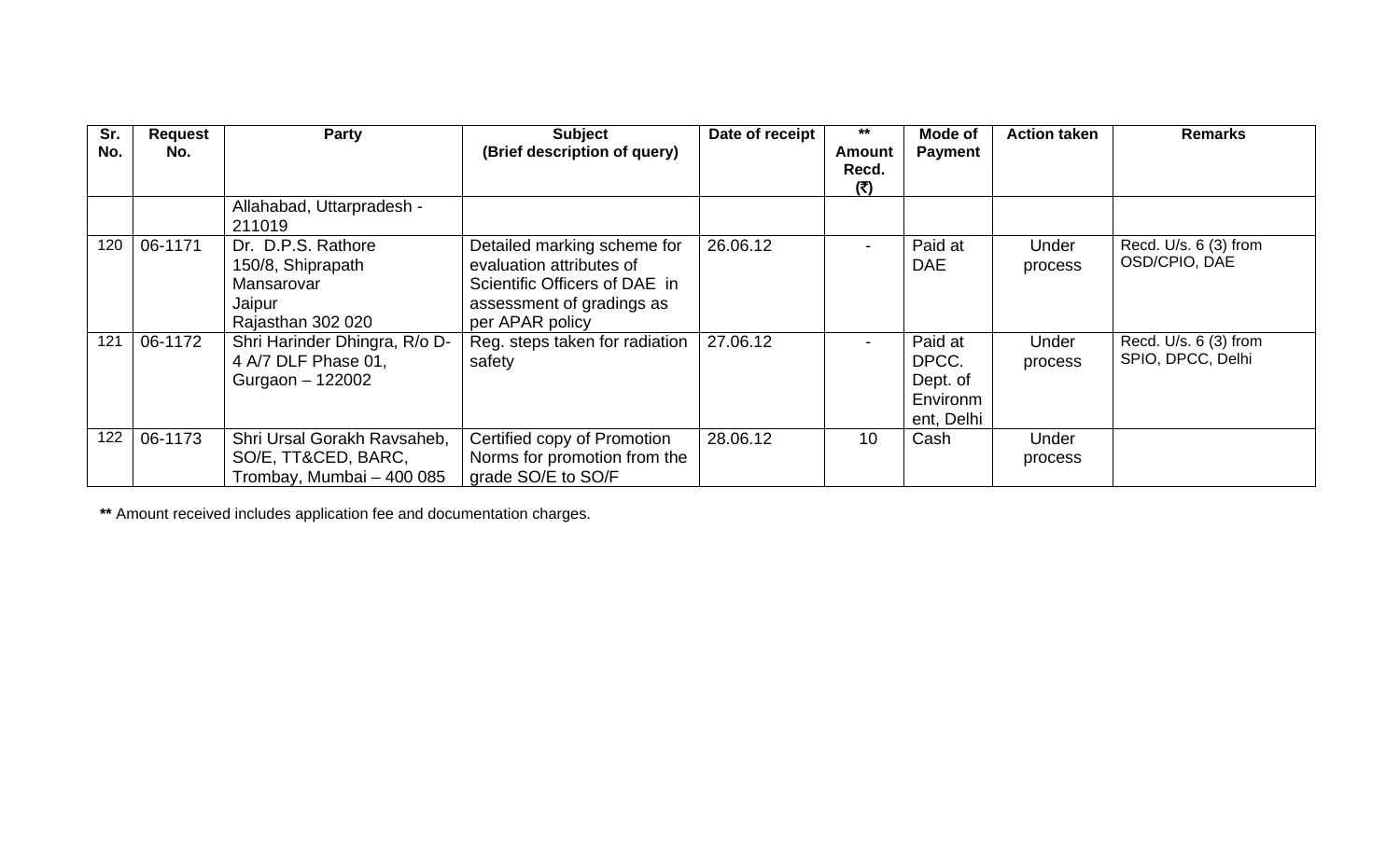## **FIRST APPEAL**

| Sr.<br>No. | <b>Request</b><br>No. | Party                                                                                                         | <b>Subject</b><br>(Brief description of query)                                        | Date of<br>receipt | <b>Action taken</b>                      | <b>Disposal of Appeal</b>                               | <b>Remarks</b> |
|------------|-----------------------|---------------------------------------------------------------------------------------------------------------|---------------------------------------------------------------------------------------|--------------------|------------------------------------------|---------------------------------------------------------|----------------|
|            | 01-1010               | Shri Santhosh Kumar Mishra, 10,<br>Deepak-A, Anushaktinagar,<br>Mumbai - 400 094.                             | Certified true copies of some<br>documents, reports, records,<br>opinions and advices | 16.01.12           | Information<br>provided on<br>14.02.2012 | Appeal recd. on 22.03.12.<br>Disposed of on 18.04.2012. |                |
| 2          | 01-1012               | Shri T. R. Chikkannaiah, CC No.<br>26/209, SA/E, RMP/BARC,<br>Yelawala - Post,<br>Mysore - 571130             | Promotion policy for Scientific<br>Assistants                                         | 17.01.12           | Information<br>provided on<br>02.02.2012 | Appeal recd. on 19.03.12.<br>Disposed of on 18.04.2012. |                |
| 3          | 01-1022               | Shri Shelendra Kumar Singh,<br>SA/E (CC No. NG/406/1744),<br>EE&I, FRD/PP, BARC, Trombay,<br>Mumbai - 400 085 | Certified copies of ACR, OCR/APAR<br>for the period from 1997 to 2011                 | 30.01.12           | Information<br>provided on<br>17.02.2012 | Appeal recd. on 20.03.12.<br>Disposed of on 18.04.2012. |                |
| 4          | 01-1023               | Shri Shelendra Kumar Singh,<br>SA/E (CC No. NG/406/1744),<br>EE&I, FRD/PP, BARC, Trombay,<br>Mumbai - 400 085 | Certified copies of ACR, OCR/<br>APAR of BARC employees for the<br>year 1997-1998     | 30.01.12           | Information<br>provided on<br>29.02.2012 | Appeal recd. on 20.03.12.<br>Disposed of on 18.04.2012. |                |
| 5          | 02-1041               | Shri Santosh Kumar Mishra,<br>10, Deepak-A, Anushaktinagar,<br>Mumbai - 400094                                | Certified copies of some documents                                                    | 20.02.12           | Information<br>provided on<br>20.03.2012 | Appeal recd. on 27.03.12.<br>Disposed of on 18.04.2012. |                |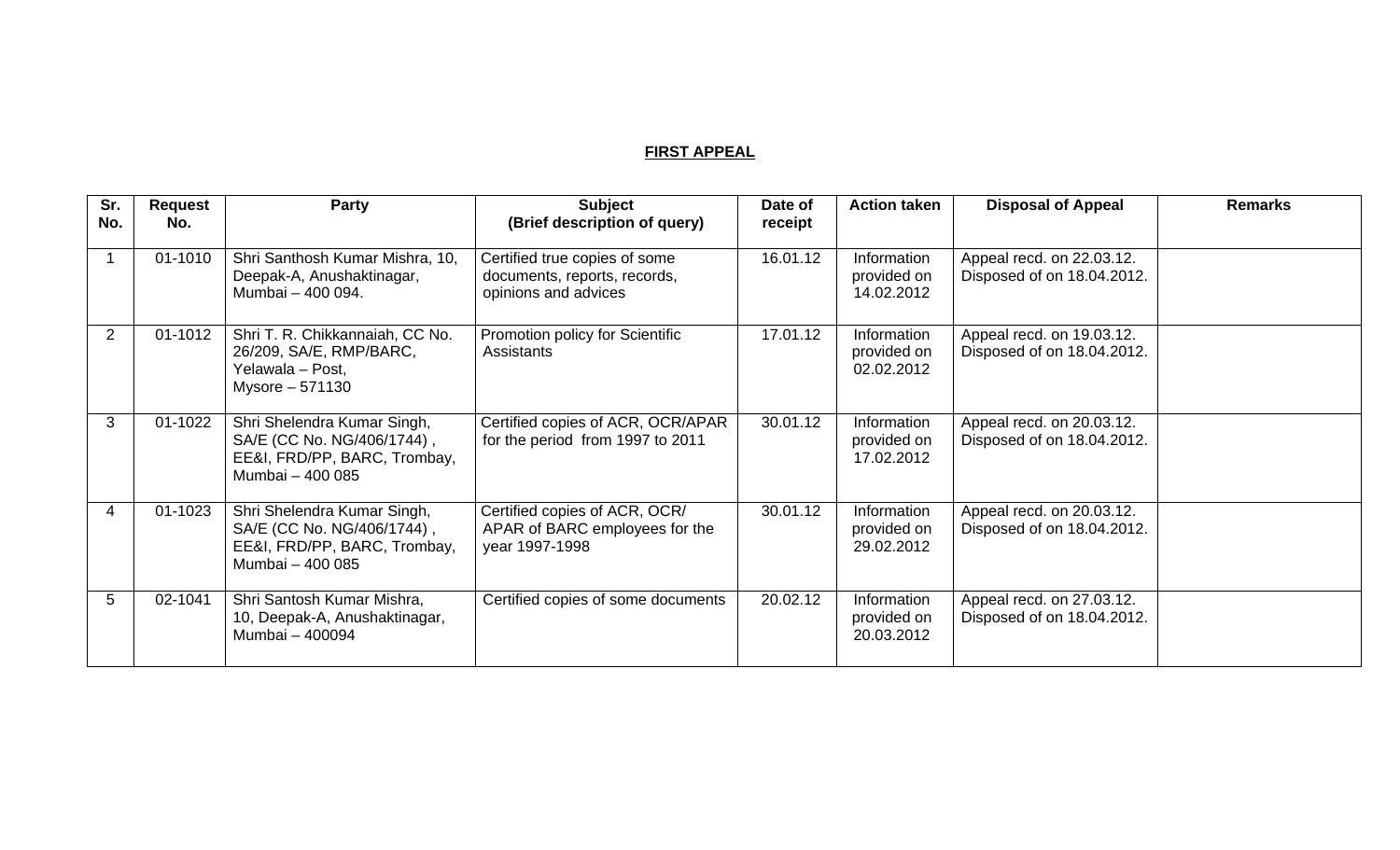| Sr.<br>No.     | <b>Request</b><br>No. | <b>Party</b>                                                                                                                  | <b>Subject</b><br>(Brief description of query)                                                | Date of<br>receipt | <b>Action taken</b>                                    | <b>Disposal of Appeal</b>                                | <b>Remarks</b>         |
|----------------|-----------------------|-------------------------------------------------------------------------------------------------------------------------------|-----------------------------------------------------------------------------------------------|--------------------|--------------------------------------------------------|----------------------------------------------------------|------------------------|
| 6              | 02-1028               | Shri Gurvinder Singh Chadha, 3-<br>222, Govind Pura Haldwani,<br>Uttarakhand - 263139                                         | Inf. reg. Radiation Instrument at<br>Nandadevi, Uttarakhand                                   | 07.02.12           | Information<br>provided on<br>29.02.12                 | Appeal recd. on<br>02.04.12. Disposed of on<br>01.05.12. | Reply issued in Hindi. |
| $\overline{7}$ | 02-1043               | Shri P. N. Verma, Lucky Nivas,<br>Plot No. 21, Salarbawri<br>Charbhuja, Bartaknagar,<br>Chittorgarh, Rajasthan - 323 307      | Reg. grant of PRIS                                                                            | 28.02.12           | Information<br>provided on<br>26.3.12                  | Appeal recd. on<br>30.04.12. Disposed of on<br>30.05.12. | Reply issued in Hindi. |
| 8              | 03-1062               | Shri P.R. Venkatesan, T/F, IC No.<br>5729, EDSS, PIED, IGCAR,<br>Kalpakkam, Kancheepuram Dist.,<br>Tamil Nadu - 603102        | Copy of answer papers with<br>question papers of DQE held on<br>21/11/09 and 31/07/11         | 16.03.12           | Information<br>provided on<br>11.4.12                  | Appeal recd. on 18.04.12<br>Disposed of on<br>04.05.12.  |                        |
| 9              | 03-1071               | Dr Sreeramappa, Qt No. Type-IV,<br>G-II, TAPS Colony, PO: TAPP,<br>Via-Boisar, Dist-Thane, Taluka-<br>Palghar, $Pin - 401504$ | Inf. & records of patients suffering<br>from anxiety depression                               | 30.03.12           | Information<br>provided on<br>16.4.12                  | Appeal recd. on 21.04.12<br>Disposed of on 07.05.12.     |                        |
| 10             | 01-1003               | Shri Rajendra D. Gangavane, At &<br>Post Parali, Tal. & Dist. Satara                                                          | Copies of service book of BARC<br>employee                                                    | 06.01.12           | Information<br>denied u/s.<br>$8(1)(j)$ on<br>17.01.12 | Appeal recd. on 11.05.12<br>dispoed of on 30.05.12.      | Reply issued in Hindi  |
| 11             | 03-1063               | Shri M. S. Gandle, CAO,<br>BRIT/BARC, Vashi Complex,<br>Sector-20, Vashi, Navi Mumbai -<br>400 705                            | Alleged interference of CAO, BRIT<br>in the matter of Charge Sheet issued<br>to BARC employee | 19.03.12           | Information<br>provided on<br>18.4.12                  | Appeal recd. on 25.05.12<br>Disposed of on<br>14.6.2012  |                        |
| 12             | 03-1069               | Shri Santosh Kumar Mishra,<br>10, Deepak-A, Anushaktinagar,<br>Mumbai - 400094                                                | Certified copies of some<br>documents, reports                                                | 27.03.12           | Information<br>provided on<br>27.4.12                  | Appeal recd. on 22.05.12<br>disposed of on 4.6.12.       |                        |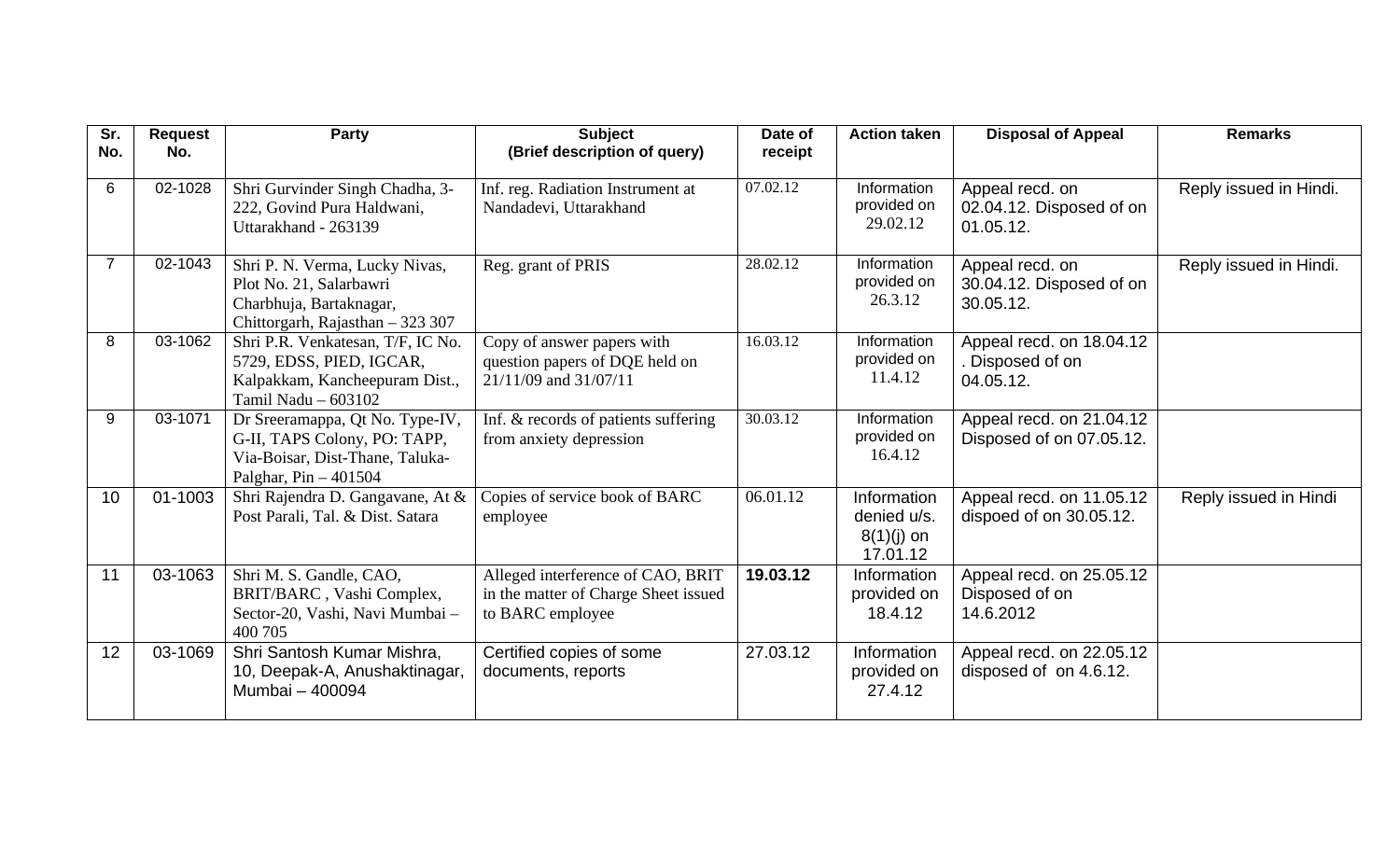| Sr.<br>No. | <b>Request</b><br>No. | Party                                                                                                                                                                                             | <b>Subject</b><br>(Brief description of query)                                                                                        | Date of<br>receipt | <b>Action taken</b>                     | <b>Disposal of Appeal</b>                           | <b>Remarks</b>        |
|------------|-----------------------|---------------------------------------------------------------------------------------------------------------------------------------------------------------------------------------------------|---------------------------------------------------------------------------------------------------------------------------------------|--------------------|-----------------------------------------|-----------------------------------------------------|-----------------------|
| 13         | 04-1077               | Shri D. G. Juwatkar,<br>CIRUS/RRMD, BARC,<br>Trombay, Mumbai - 400 085                                                                                                                            | Reg. appointment of Election<br>Officer of BARC Soceity.                                                                              | 10.04.12           | Information<br>provided on<br>27.4.12   | Appeal recd. on 03.05.12<br>dispoed of on 25.05.12. | Reply issued in Hindi |
| 14         | 04-1082               | Dr. Prasad Ramchandra Joshi,<br><b>Pharmatech Consultants</b><br>(Erstwhile Atreya<br>Pharamaceuticals), Shop No.1,<br>Sukhniwas, Ganpati Chowk, Agra<br>Road, Kalyan (w) 421 301, Dist.<br>Thane | Inf. reg. donation of Radiation<br>equipment to Bhartiya Sanskriti<br>Darshan Trust.                                                  | 16.04.12           | $*10.5.12.$                             | Appeal recd. on 25.05.12<br>Disposed of on 5.6.12   |                       |
| 15         | 04-1087               | Shri Debashish Dutta, SO/D, Van<br>de Graff Bldg. IADD, Physics<br>Group, BARC, Trombay,<br>Mumbai-400 085.                                                                                       | <b>ACR/OCRs/APARs of BARC</b><br>officials                                                                                            | 17.04.12           | Information<br>provided on<br>16.05.12. | Appeal recd. on 23.05.12<br>Disposed of on 5.6.12   |                       |
| 16         | 04-1102               | Dr. S. Rathore<br>150/8, Shiprapath<br>Mansarovar<br>Jaipur<br>Rajasthan 302 020                                                                                                                  | Detailed marking scheme for<br>evaluation attributes of Scientific<br>Officers of DAE in assessment of<br>gradings as per APAR policy | 27.4.12            | Information<br>provided on<br>25.5.12   | Appeal received on<br>14.6.12 is under process      |                       |
| 17         | 05/1115               | Ms.Raj Lakshmi Tiwari, R2-57A<br>Palam Vihar, Dwarka, Sector-6,<br>New Delhi-110075                                                                                                               | Action taken on her representations.                                                                                                  | 14.5.2012          | Information<br>provided on<br>5.6.12    | Appeal received on<br>22.6.12                       |                       |